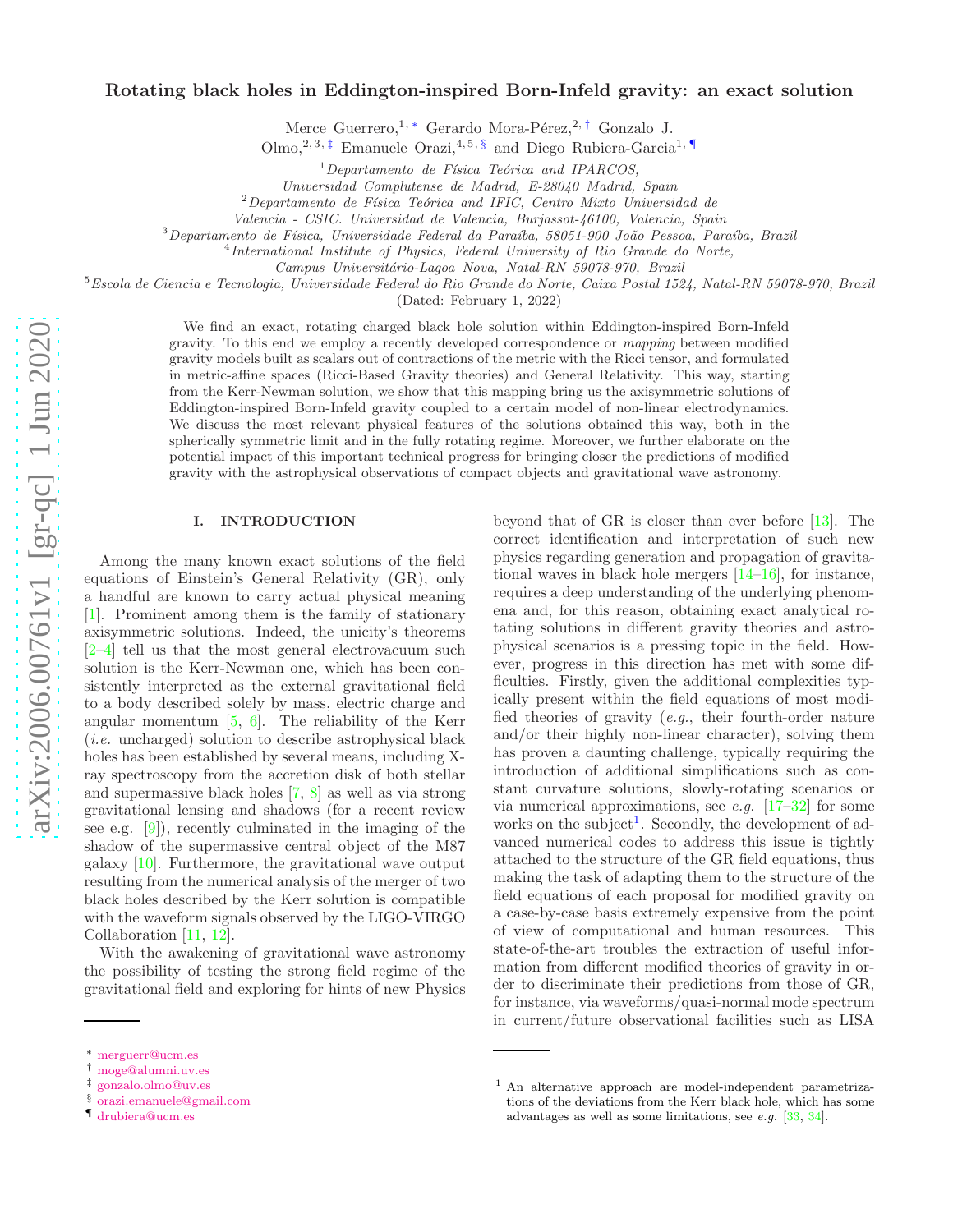[\[35,](#page-15-18) [36\]](#page-15-19), or via X-ray spectroscopy in accretion disks around stellar-mass black holes [\[37,](#page-15-20) [38](#page-15-21)].

The main aim of this paper is to put to work a novel technical improvement to find an exact rotating black hole solution of modified gravity. The theories of gravity under consideration are defined via Lagrangian densities built out of contractions of the Ricci tensor and the metric tensor (Ricci-Based Gravity theories, or RBGs for short) and formulated in metric-affine spaces, where metric and affine connection are independent entities [\[39\]](#page-15-22). Unlike the usual metric formulation, the metric-affine framework guarantees for these theories the second-order and ghost-free character of the corresponding field equations, which propagate only the two tensorial modes of the gravitational field at the speed of light, being thus automatically compatible with the reported data resulting from the merger of binary neutron stars systems [\[40\]](#page-15-23).

The rotating black holes presented here are obtained using a recently established correspondence or mapping between RBGs and GR, by which the field equations and the solutions of the later coupled to some matter Lagrangian can be mapped into the field equations and solutions of the former coupled to the same matter fields but with a different Lagrangian density and vice versa [\[41\]](#page-15-24). The power of this method is apparent. Instead of solving the highly non-linear field equations of the original RBG, we can transfer the problem to the GR side, use the whole known toolkit of analytical and numerical methods developed there to find a solution, and then map it back to the original RBG via purely algebraic transformations. The proof of concept of this correspondence has been explicitly established for electromagnetic [\[42,](#page-15-25) [43](#page-15-26)] and scalar [\[44](#page-15-27)] fields, where the form of some known exact solutions was obtained, and more recently employed to find new compact objects in RBGs starting from a seed canonical scalar field solution of GR [\[45\]](#page-15-28).

In this work we shall use the Kerr-Newman solution of GR as the seed to obtain the corresponding solution in the RBG side, for which we choose the Eddingtoninspired Born-Infeld (EiBI) theory of gravity [\[46](#page-15-29)]. This pick is motivated due to the many applications of this model in astrophysics and cosmology [\[47](#page-15-30)[–58\]](#page-15-31) (see [\[59](#page-15-32)] for a review). We shall find that the matter source of GR, namely, Maxwell electromagnetism, is mapped on the EiBI side into a Born-Infeld-type electrodynamics [\[61\]](#page-15-33). Though from a physical viewpoint this scenario is perhaps not the most interesting one (this would correspond to finding the matter counterpart on the GR side of EiBI gravity coupled to Maxwell electrodynamics), it will serve, on the one hand, to check the reliability of this method when applied to axisymmetric scenarios and, on the other hand, to begin exploring the qualitative differences of these solutions of modified gravity as compared to those of the Kerr-Newman black hole. Let us point out that rotating black holes are expected to discharge due to several effects [\[62](#page-15-34), [63](#page-15-35)] and, therefore, from a purely astrophysical perspective one can safely neglect the residual charge as a good approximation [\[64\]](#page-15-36). However, there are

several mechanisms by which a residual (if tiny) charge would play a relevant physical role, for instance, on the interaction of the black hole with their accretion disks [\[65\]](#page-15-37) or with cosmic rays passing in their vicinity [\[66\]](#page-15-38). Within RBGs, the role of the charge is to feed the new dynamics engendered by the new couplings with the matter fields ascribed to these theories. We shall see that, despite these limitations, the resulting solution will give us valuable information on the new physics introduced by these modifications of GR.

This work is organized as follows: in Sec. [II](#page-1-0) we introduce the family of RBGs, construct the map with GR for anisotropic fluids, and particularize it for the case of EiBI gravity. In Sec. [III](#page-4-0) electrostatic, spherically symmetric solutions are constructed via direct resolution of the field equations and by application of the mapping, verifying their mutual consistence and finding that GR coupled to Maxwell electrodynamics maps into EiBI gravity coupled to Born-Infeld electrodynamics. Subsequently, in Sec. [IV](#page-9-0) we apply the same map to axisymmetric solutions finding an exact analytical rotating black hole solution, and characterize its most prominent features. Sec. [V](#page-14-0) contains our conclusions and some discussion.

## <span id="page-1-0"></span>II. THE MAPPING METHOD

### A. Ricci-based gravities

Let us begin by defining the family of gravitational theories we are interested in. These are given by an action of the form

<span id="page-1-2"></span>
$$
S_{RBG} = \frac{1}{2\kappa^2} \int d^4x \sqrt{-g} \mathcal{L}_G(g_{\mu\nu}, R_{\mu\nu}(\Gamma)) \qquad (1)
$$

$$
+ \int d^4x \sqrt{-g} \mathcal{L}_m(g_{\mu\nu}, \psi_m) ,
$$

with the following definitions and conventions:  $\kappa^2$  is Newton's constant in suitable units (in GR,  $\kappa^2 = 8\pi G$ ), g is the determinant of the space-time metric  $g_{\mu\nu}$ , which is *a priori* independent on the affine connection  $\Gamma \equiv \Gamma^{\lambda}_{\mu\nu}$ (metric-affine or Palatini formalism), from which the Ricci tensor follows as  $R_{\mu\nu}(\Gamma) \equiv R^{\alpha}{}_{\mu\alpha\nu}(\Gamma)$ . As we are dealing with minimally coupled bosonic fields in this work, torsion can be safely neglected [\[67\]](#page-15-39), and we can fur-ther keep just the symmetric piece of the Ricci tensor<sup>[2](#page-1-1)</sup> in the action [\(1\)](#page-1-2). The RBG Lagrangian density  $\mathcal{L}_G$  is built in terms of powers of traces of the object  $M^{\mu}{}_{\nu} \equiv g^{\mu\alpha}R_{\alpha\nu}$ which includes, as particular examples, GR itself,  $f(R)$ 

<span id="page-1-1"></span><sup>2</sup> These conditions guarantee the invariance of these theories under the so-called projective transformations,  $\Gamma^{\lambda}_{\mu\nu} \to \Gamma^{\lambda}_{\mu\nu} + \xi_{\mu} \delta^{\lambda}_{\nu}$ , where  $\xi_{\mu}$  is an arbitrary one-form field associated to the gauge freedom in the parametrization of particle paths. This safeguards the theory against ghost-like degrees of freedom associated to the non-projectively invariant sector, see [\[68,](#page-16-0) [69\]](#page-16-1) for details.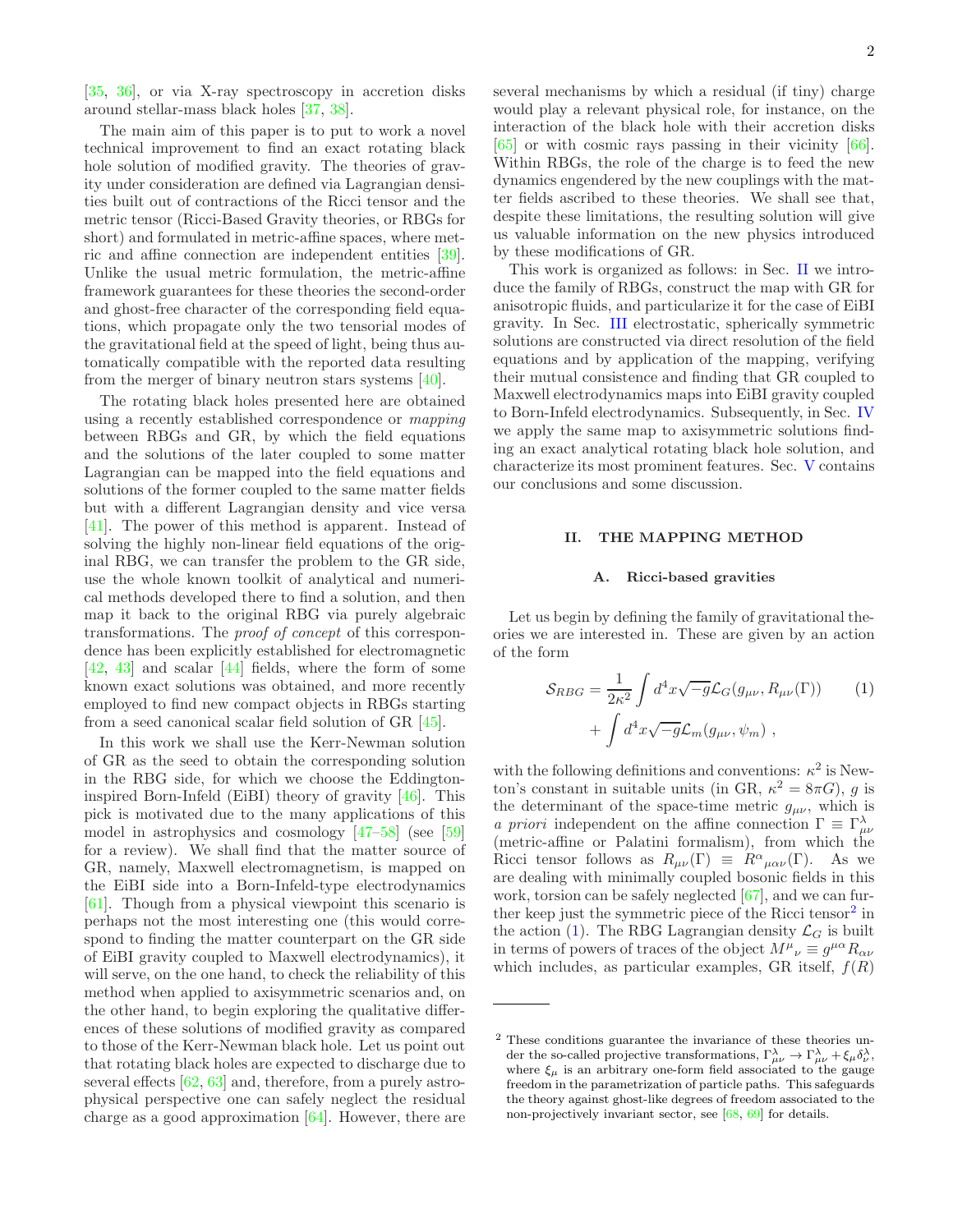gravity, Ricci-squared gravities, EiBI gravity and its extensions [\[59](#page-15-32)], among many others. Finally, the matter Lagrangian  $\mathcal{L}_m$  is assumed to depend on the metric and the matter fields  $\psi_m$ , but not on the connection, in order to ensure the fulfillment of the equivalence principle [\[70\]](#page-16-2).

It has been shown in [\[59](#page-15-32)] that the field equations of any RBG defined by the action [\(1\)](#page-1-2) can be written as

<span id="page-2-0"></span>
$$
G^{\mu}{}_{\nu}(q) = \frac{\kappa^2}{|\hat{\Omega}|^{1/2}} \left[ T^{\mu}{}_{\nu} - \delta^{\mu}{}_{\nu} \left( \mathcal{L}_G + \frac{T}{2} \right) \right] , \quad (2)
$$

where  $T_{\mu\nu} \equiv \frac{2}{\sqrt{-g}} \frac{\delta S_m}{\delta g^{\mu\nu}}$  is the stress-energy tensor of the matter, and  $\dot{T} = g^{\mu\nu} T_{\mu\nu}$  its trace. Here  $q_{\mu\nu}$  represents the Einstein frame metric, which is the one the independent connection is compatible with it, that is,  $\nabla^{\Gamma}_{\mu}(\sqrt{-q}q^{\alpha\beta})=0$ . This metric is related to the spacetime metric  $g_{\mu\nu}$ , which is the one the matter fields couple to (recall Eq. $(1)$ ), via a relation of the form

<span id="page-2-4"></span>
$$
q_{\mu\nu} = g_{\mu\alpha} \Omega^{\alpha}{}_{\nu} , \qquad (3)
$$

where  $\hat{\Omega} \equiv \Omega^{\alpha}{}_{\nu}$  is the *deformation matrix* (hereafter a hat denotes a matrix and vertical bars its determinant), whose explicit form depends on the particular  $\mathcal{L}_G$  chosen, but which can always be written on-shell as a function of the matter fields and (possibly) the space-time metric as well (and the same applies to  $\mathcal{L}_G$  itself). The field equations [\(2\)](#page-2-0) feature their second-order and gauge-free character, recover the GR solutions in vacuum (since in such a case  $T^{\mu}{}_{\nu}=0$  one has  $R^{\mu}{}_{\nu}(q)=0$  and  $q_{\mu\nu}=g_{\mu\nu}$ , modulo a trivial constant re-scaling), and propagate two tensorial polarizations of the gravitational field (gravitational waves) traveling at the speed of light.

#### B. Mapping with anisotropic fluids

The form of the field equations [\(2\)](#page-2-0) compellingly invite us to rewrite them under the standard Einsteinian form of GR, that is

<span id="page-2-1"></span>
$$
G^{\mu}{}_{\nu}(q) = \kappa^2 \bar{T}^{\mu}{}_{\nu}(q) , \qquad (4)
$$

where from  $(2)$  the new stress-energy tensor is given by

<span id="page-2-3"></span>
$$
\bar{T}^{\mu}{}_{\nu}(q) = \frac{1}{|\hat{\Omega}|^{1/2}} \left[ T^{\mu}{}_{\nu} - \delta^{\mu}{}_{\nu} \left( \mathcal{L}_G + \frac{T}{2} \right) \right] . \tag{5}
$$

If one could find a  $\bar{T}^{\mu}{}_{\nu}(q)$  such that its dependence on  $g_{\mu\nu}$ could be completely eliminated in favor of  $q_{\mu\nu}$  and the matter fields, then a correspondence between the original RBG and GR would be established. To illustrate how this is possible, and to work with relative generality, let us consider the coupling of a generic RBG to a matter source represented by an anisotropic fluid stress-energy tensor of the form

<span id="page-2-2"></span>
$$
T^{\mu}{}_{\nu} = (\rho + p_{\perp})u^{\mu}u_{\nu} + p_{\perp}\delta^{\mu}{}_{\nu} + (p_r - p_{\perp})\chi^{\mu}\chi_{\nu} , \quad (6)
$$

where normalized timelike  $g_{\mu\nu}u^{\mu}u^{\nu} = -1$  and spacelike  $g_{\mu\nu}\chi^{\mu}\chi^{\nu} = +1$  vectors have been introduced, while  $\rho$  is the fluid energy density,  $p_r$  its pressure in the direction of  $\chi^{\mu}$ , and  $p_{\perp}(r)$  its tangential pressure in the direction orthogonal to  $\chi^{\mu}$ . As we will see, electric fields (among many other examples) can be described as anisotropic fluids of the form given above. This will facilitate our analysis of rotating electrically charged solutions.

Assuming now the existence of another anisotropic fluid on the GR frame  $(4)$ , given also by Eq. $(6)$ , but with new functions  $\{\rho^q, p^q, p^q_\perp\}, i.e.,$ 

<span id="page-2-7"></span>
$$
\bar{T}^{\mu}{}_{\nu} = (\rho^q + p^q_{\perp})v^{\mu}v_{\nu} + p^q_{\perp}\delta^{\mu}{}_{\nu} + (p^q_{r} - p^q_{\perp})\xi^{\mu}\xi_{\nu} , \quad (7)
$$

for new timelike,  $q_{\mu\nu}v^{\mu}v^{\nu} = -1$ , and spacelike,  $q_{\mu\nu}\xi^{\mu}\xi^{\nu} = +1$  vectors, then the relations [\(5\)](#page-2-3) explicitly formalize into

<span id="page-2-6"></span>
$$
p_{\perp}^{q} = \frac{1}{|\hat{\Omega}|^{1/2}} \left[ \frac{\rho - p_r}{2} - \mathcal{L}_G \right]
$$
 (8)

$$
\rho^q + p_\perp^q = \frac{\rho + p_\perp}{|\hat{\Omega}|^{1/2}}\tag{9}
$$

$$
p_r^q - p_\perp^q = \frac{p_r - p_\perp}{|\hat{\Omega}|^{1/2}} \,. \tag{10}
$$

These scalar relations must be supplemented with the relations  $u^{\mu}u_{\nu} = v^{\mu}v_{\nu}$  and  $\chi^{\mu}\chi_{\nu} = \xi^{\mu}\xi_{\nu}$ . One can easily verify that for an anisotropic fluid and a given RBG Lagrangian,  $\Omega^{\mu}{}_{\nu}$  in Eq.[\(3\)](#page-2-4) can always be written as

$$
\Omega^{\mu}{}_{\nu} = \alpha \delta^{\mu}{}_{\nu} + \beta u^{\mu} u_{\nu} + \gamma \chi^{\mu} \chi_{\nu} , \qquad (11)
$$

or, equivalently, as

$$
\Omega^{\mu}{}_{\nu} = \alpha \delta^{\mu}{}_{\nu} + \beta v^{\mu} v_{\nu} + \gamma \xi^{\mu} \xi_{\nu} , \qquad (12)
$$

where  $\alpha$ ,  $\beta$ , and  $\gamma$  are functions of the variables  $\rho$ ,  $p_r$ ,  $p_\perp$ or, equivalently, of  $\rho^q$ ,  $p^q_r$ ,  $p^q_\perp$ . The explicit form of all these functions depends on the specific RBG Lagrangian that one considers.

## C. Example: EiBI gravity with electromagnetic fields

To work out an explicit scenario, let us consider EiBI gravity, whose action can be expressed under the compact form [\[59](#page-15-32)]

<span id="page-2-5"></span>
$$
S_{EiBI} = \frac{1}{\kappa^2 \epsilon} \int d^4x \left( \sqrt{-q} - \lambda \sqrt{-g} \right) . \tag{13}
$$

Here  $q_{\mu\nu} \equiv g_{\mu\nu} + \epsilon R_{\mu\nu}(\Gamma)$  denotes the connectioncompatible metric in this case,  $\nabla_{\mu}^{\Gamma}(\sqrt{-q}q^{\alpha\beta}) = 0$ , and  $\epsilon$  is a parameter with dimensions of length squared, such that a perturbative expansion in series of  $|R_{\mu\nu}| \ll 1/\epsilon$ brings [\(13\)](#page-2-5) into

$$
S_{EiBI} \approx \int d^4x \sqrt{-g} \left(\frac{R}{2\kappa^2} - \Lambda_{eff}\right) \tag{14}
$$

$$
-\frac{\epsilon}{4\kappa^2} \int d^4x \sqrt{-g} \left(-\frac{R^2}{2} + R_{\mu\nu}R^{\mu\nu}\right) + \mathcal{O}(\epsilon^2) ,
$$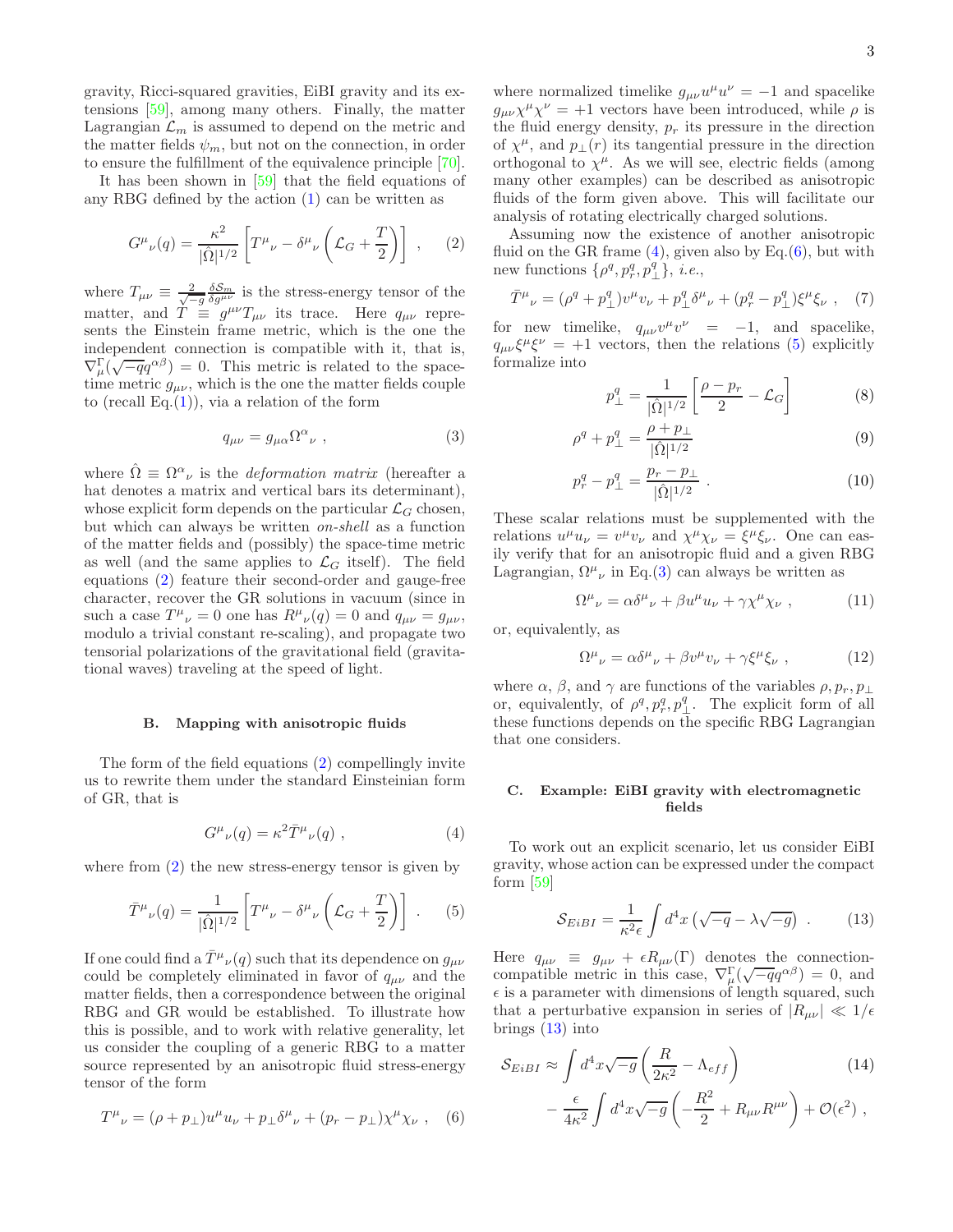which is nothing but GR with an effective cosmological constant  $\Lambda_{eff} = \frac{\lambda - 1}{\kappa^2 \epsilon}$ , supplemented by quadratic curvature corrections. For the action  $(13)$  the deformation matrix is determined by the relation [\[59\]](#page-15-32)

<span id="page-3-0"></span>
$$
|\hat{\Omega}|^{1/2}(\Omega^{-1})^{\mu}{}_{\nu} = \lambda \delta^{\mu}{}_{\nu} - \kappa^2 \epsilon T^{\mu}{}_{\nu} , \qquad (15)
$$

while the EiBI Lagrangian above can be conveniently expressed as

<span id="page-3-5"></span>
$$
\mathcal{L}_G = \frac{|\hat{\Omega}|^{1/2} - \lambda}{\kappa^2 \epsilon} \,. \tag{16}
$$

Using  $Eq.(15)$  $Eq.(15)$  and the expression for the stress-energy tensor  $(6)$ , one finds

$$
|\hat{\Omega}|^{1/2} (\Omega^{\mu}{}_{\nu})^{-1} = (\lambda - \epsilon \kappa^2 p_{\perp}) \delta^{\mu}{}_{\nu} \qquad (17)
$$

$$
- \kappa^2 \epsilon \left[ (\rho + p_{\perp}) u^{\mu} u_{\nu} + (p_r - p_{\perp}) \chi^{\mu} \chi_{\nu} \right] ,
$$

which can also be written in terms of the Einstein frame variables using Eqs. $(8)$ ,  $(9)$  and  $(10)$  as

<span id="page-3-7"></span>
$$
(\Omega^{\mu}{}_{\nu})^{-1} = \left(1 - \frac{\epsilon \kappa^2}{2} [\rho^q - p_r^q]\right) \delta^{\mu}{}_{\nu} \qquad (18)
$$

$$
- \kappa^2 \epsilon \left[ (\rho^q + p_\perp^q) v^{\mu} v_{\nu} + (p_r^q - p_\perp^q) \xi^{\mu} \xi_{\nu} \right] .
$$

Using the fundamental relation  $(3)$ , one finds the spacetime metric in the RBG frame as

<span id="page-3-6"></span>
$$
g_{\mu\nu} = \left(1 - \frac{\epsilon \kappa^2}{2} [\rho^q - p_r^q]\right) q_{\mu\nu}
$$

$$
- \kappa^2 \epsilon \left[ (\rho^q + p_\perp^q) v_\mu v_\nu + (p_r^q - p_\perp^q) \xi_\mu \xi_\nu \right] .
$$
(19)

This last relation is extremely powerful as it provides a solution for the EiBI theory starting from any known solution in GR supported by an anisotropic fluid source.

Since the matter Lagrangian densities generated on either RBG and GR sides will be typically non-linear, let us now busy ourselves with non-linear electrodynamics (NED). These can be defined in terms of a Lagrangian density  $\psi(X, Y)$ , where  $X = -\frac{1}{2} F_{\mu\nu} F^{\mu\nu}$  and  $Y = \frac{1}{2} F_{\mu\nu} F^{*\mu\nu}$  are the two field invariants that can be built out of the field strength tensor  $F_{\mu\nu} = \partial_{\mu}A_{\nu} - \partial_{\nu}A_{\mu}$ and its dual  $F^{*\mu\nu} = \frac{1}{2} \epsilon^{\mu\nu\alpha\beta} F_{\alpha\beta}$ , where  $A_{\mu}$  is the vector potential. Spherically symmetric electrostatic fields have a single non-vanishing component  $F_{tr} \neq 0$  (thus  $Y = 0$ ) and can be read off as fluids satisfying  $p_r = -\rho$  and  $p_{\perp} = K(\rho)$ , where the function  $K(\rho)$  characterizes (implicitly) the corresponding electrodynamics theory via the identifications [\[42\]](#page-15-25)

<span id="page-3-2"></span>
$$
\psi(X) = 8\pi K(\rho) \tag{20}
$$

$$
\psi - 2X\psi_X = -8\pi\rho . \qquad (21)
$$

Now, the mapping equations  $(8)$ ,  $(9)$  and  $(10)$  for this combination of EiBI gravity [\(13\)](#page-2-5) with electrostatic fields establish that (here tildes denote an implicit factor  $\epsilon \kappa^2$ ) [\[42\]](#page-15-25)

<span id="page-3-1"></span>
$$
\tilde{\rho}_{\text{BI}} = \frac{\lambda \tilde{\rho}_{\text{GR}} - (\lambda - 1)}{1 - \tilde{\rho}_{\text{GR}}} \tag{22}
$$

$$
\tilde{K}_{\text{BI}} = \frac{\lambda \tilde{K}_{\text{GR}} + (\lambda - 1)}{1 + \tilde{K}_{\text{GR}}} \,. \tag{23}
$$

These equations imply that, in general, any matter described by a NED on the RBG side, as defined by  $\tilde{K}_{\text{BI}}$ , will be mapped into a *different* NED on the GR side,  $\tilde{K}_{\text{GR}}$ . This fact can be proved in general, irrespective of the restriction to spherical symmetry [\[60\]](#page-15-40). To be more concrete, let us consider standard Maxwell electrodynamics on the GR side,  $\psi_{\text{GR}}(X) = X$ , which satisfies  $\tilde{K}_{\text{GR}} = \tilde{\rho}_{\text{GR}}$ . Thus, Eqs.[\(22\)](#page-3-1) and [\(23\)](#page-3-1) imply that (from now one we shall restrict ourselves to asymptotically flat solutions,  $\lambda = 1$ )

$$
\tilde{K}_{\text{BI}} = \frac{\tilde{\rho}_{\text{BI}}}{1 + 2\tilde{\rho}_{\text{BI}}} \ . \tag{24}
$$

In order to get the NED associated to this fluid, we write the relations  $(20)$  and  $(21)$  under the explicit form

$$
\psi = 8\pi \frac{\rho_{\text{BI}}}{1 + 2\tilde{\rho}_{\text{BI}}} \tag{25}
$$

$$
\psi - 2X\psi_X = -8\pi\rho_{\rm BI} \ . \tag{26}
$$

The solution to this system of equations is

<span id="page-3-3"></span>
$$
\psi(X) = \frac{4\pi}{\kappa^2 \epsilon} \left( 1 - \sqrt{1 - \frac{\kappa^2 \epsilon}{2\pi} X} \right) ,\qquad (27)
$$

where an integration constant has been set to get Maxwell electrodynamics in the  $\epsilon \to 0$  limit, that is,  $\lim_{\epsilon \to 0} \psi(X) \approx X$ . It is worth noting the resemblance between this NED and the well known Born-Infeld theory of electrodynamics, which is of the form [\[61\]](#page-15-33)

$$
\psi_{\text{BI}}(X) = 2\beta^2 \left(1 - \sqrt{1 - \frac{X}{\beta^2}}\right) \,. \tag{28}
$$

By identifying  $\beta^2 \to 2\pi/\kappa^2 \epsilon$  the correspondence is exact. One should note that the sign of  $\epsilon$  is not necessarily positive, whereas  $\beta^2$  is typically seen as positive in NED scenarios.

Let us further elaborate on the result above. In order to generate a rotating solution in the EiBI gravity theory starting with known solutions in GR, for the sake of this paper we wish to use the Kerr-Newman solution. That solution involves a rotating Maxwell electric field, which is equivalent to a rotating anisotropic fluid with  $\tilde{K}_{\text{GR}} =$  $\tilde{\rho}_{\text{GR}}$ . Mapping this solution into the EiBI theory implies coupling it to the Born-Infeld-type NED of  $Eq.(27)^3$  $Eq.(27)^3$  $Eq.(27)^3$  $Eq.(27)^3$ . To be precise, we find a correspondence between

<span id="page-3-8"></span>
$$
S_{GR+Max} = \frac{1}{2\kappa^2} \int d^4x \sqrt{-g}R + \frac{1}{8\pi} \int d^4x \sqrt{-g}X \ , \ (29)
$$

<span id="page-3-4"></span><sup>3</sup> Let us point out that, though for the sake of this paper we have explicitly shown this correspondence between these two theories for the case of spherically symmetric solutions, indeed, it can be proven [\[71](#page-16-3)] that it holds no matter the symmetry of the spacetime background. This guarantees that we can safely use it when dealing with axially symmetric solutions in next section.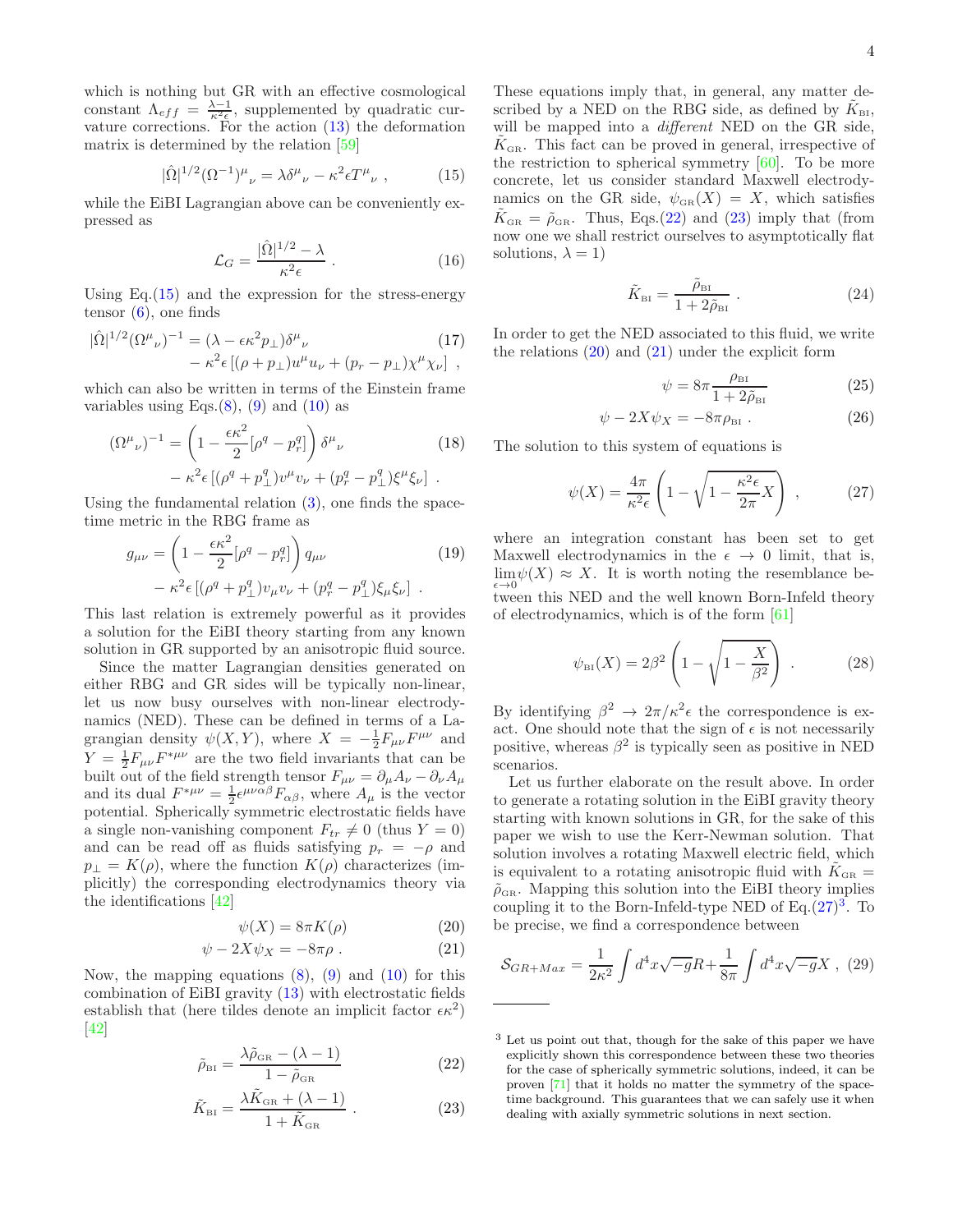and

<span id="page-4-9"></span>
$$
S_{EiBI+BI} = \frac{1}{\kappa^2 \epsilon} \int d^4x \left[ \sqrt{-|g_{\mu\nu} + \epsilon R_{\mu\nu}|} - \sqrt{-g} \right] + \frac{1}{8\pi} \int d^4x \sqrt{-g} \psi_{BI}(X) . \tag{30}
$$

In some previous works on electrostatic fields within EiBI gravity [\[72](#page-16-4)] we had assumed that  $\epsilon < 0$ , which implies that the corresponding NED has the wrong sign as compared to the standard Born-Infeld NED. In Ref.[\[73\]](#page-16-5) the case of quadratic gravity<sup>[4](#page-4-1)</sup> coupled to Born-Infeld NED was studied but that NED has the opposite sign to that presented here. Let us point out that, though some aspects of the scenario considered here were analyzed in Ref. [\[57](#page-15-41)], our considerations in the next section will present complementary information to the one presented there and, moreover, it will allow to compare the results obtained by direct attack in that work and via the mapping introduced here. This scenario will help us to build confidence on the reliability of the mapping procedure before addressing the rotating case.

## <span id="page-4-0"></span>III. SPHERICALLY SYMMETRIC SOLUTIONS OF EIBI GRAVITY COUPLED TO BORN-INFELD NED

## A. Generating the solutions via direct calculation

The field equations for a free NED field take the form  $\partial_{\mu}(\sqrt{-g}\psi_{X}F^{\mu\nu})=0$  which, for static, spherically symmetric electric fields lead to  $X\psi_X^2 = Q^2/r^4$ , where Q is a constant identified as the electric charge. We are assuming a line element for  $g_{\mu\nu}$  of the form

<span id="page-4-5"></span>
$$
ds_g^2 = -A(r)dt^2 + B(r)dr^2 + r^2(d\theta^2 + \sin^2\theta d\varphi^2)
$$
 (31)

For the NED model [\(27\)](#page-3-3), one finds that the NED equation can be solved as

<span id="page-4-2"></span>
$$
X = \frac{Q^2}{r^4 + 4sr_c^4} \,,\tag{32}
$$

where we have introduced the scale  $r_c^4 \equiv |\epsilon| \kappa^2 Q^2 / 8\pi$  and s denotes the sign of  $\epsilon$ , that is  $\epsilon = s|\epsilon|$ . On the other hand, the stress-energy tensor associated to a given NED takes the form

$$
T^{\mu}{}_{\nu} = \frac{1}{8\pi} \begin{pmatrix} (\psi - 2X\psi_X)\hat{I}_{2\times 2} & \hat{0}_{2\times 2} \\ \hat{0}_{2\times 2} & \psi \hat{I}_{2\times 2} \end{pmatrix} , \quad (33)
$$

where  $\hat{I}$  and  $\hat{0}$  are the  $2 \times 2$  identity and zero matrices, respectively. Upon replacement of the Born-Infeld NED model  $(27)$  and the field  $(32)$ , the above expression becomes

$$
T^{\mu}{}_{\nu} = \begin{pmatrix} T_{+} \hat{I}_{2 \times 2} & \hat{0}_{2 \times 2} \\ \hat{0}_{2 \times 2} & T_{-} \hat{I}_{2 \times 2} \end{pmatrix} , \qquad (34)
$$

where

$$
T_{+} = +\frac{sQ^2}{16\pi r_c^4} \left(1 - \frac{\sqrt{r^4 + 4sr_c^4}}{r^2}\right) \tag{35}
$$

$$
T_{-} = -\frac{sQ^2}{16\pi r_c^4} \left( \frac{r^2}{\sqrt{r^4 + 4sr_c^4}} - 1 \right) \,. \tag{36}
$$

It is easily seen that the above expressions recover the Maxwell ones when expanded in series of  $r_c \to 0$ . Now, replacing them into the definition of the deformation matrix  $(15)$ , it also inherits a structure of  $2 \times 2$  blocks of the form

<span id="page-4-6"></span>
$$
\Omega^{\mu}{}_{\nu} = \begin{pmatrix} \Omega_{+} \hat{I}_{2 \times 2} & \hat{0}_{2 \times 2} \\ \hat{0}_{2 \times 2} & \Omega_{-} \hat{I}_{2 \times 2} \end{pmatrix} , \qquad (37)
$$

where we have

<span id="page-4-8"></span>
$$
\Omega_{+} = \frac{1}{2} \left( 1 + \frac{r^2}{\sqrt{r^4 + 4sr_c^4}} \right) \tag{38}
$$

$$
\Omega_{-} = \frac{1}{2} \left( 1 + \frac{\sqrt{r^4 + 4sr_c^4}}{r^2} \right) \,. \tag{39}
$$

The RBG field equations [\(2\)](#page-2-0) are thus written in this case as

<span id="page-4-3"></span>
$$
R^{\mu}{}_{\nu}(q) = \frac{\kappa^2}{|\hat{\Omega}|^{1/2}} \begin{pmatrix} (\mathcal{L}_G + T_+) \hat{I}_{2 \times 2} & \hat{0} \\ \hat{0} & (\mathcal{L}_G + T_-) \hat{I}_{2 \times 2} \end{pmatrix},
$$
\n(40)

where  $|\hat{\Omega}|^{1/2} = \Omega_+ \Omega_-,$  with the above expressions for  $T_{\pm}$ and  $\Omega_{\pm}$ , while for the EiBI Lagrangian  $\mathcal{L}_G$  reads as in Eq.  $(16)$ . Since in the expression  $(40)$  the right-hand-side contains the radial coordinate of the metric  $g_{\mu\nu}$ , while the left-hand side the one of the metric  $q_{\mu\nu}$ , we need next to work out the relation between them. To this end, we introduce the line element for the  $q_{\mu\nu}$  metric as

<span id="page-4-4"></span>
$$
ds_q^2 = -C(x)e^{2\psi(x)}dt^2 + \frac{1}{C(x)}dx^2 + x^2(d\theta^2 + \sin^2\theta d\varphi^2) ,
$$
\n(41)

Comparing the angular sectors of  $(41)$  and  $(31)$  via the fundamental relation  $(3)$  with the structure  $(37)$  for this case, one finds  $x^2 = \Omega_{-} r^2$ , which leads to the explicit expressions

<span id="page-4-7"></span>
$$
r^2 = \frac{x^4 - sr_c^4}{x^2} \tag{42}
$$

$$
x^{2} = \frac{1}{2} \left( r^{2} + \sqrt{r^{4} + 4sr_{c}^{4}} \right) . \tag{43}
$$

On the other hand, from the structure in  $2\times 2$  blocks of the field equations  $(40)$  one can consider the substraction

<span id="page-4-1"></span><sup>4</sup> In the context of NEDs, quadratic gravity (in the Ricci and Riccisquared scalars) and EiBI gravity yield exactly the same electrostatic solutions due to the peculiar behaviour of the powers of the electromagnetic stress-energy tensor in that case, see [\[42](#page-15-25)] for a detailed discussion of this point.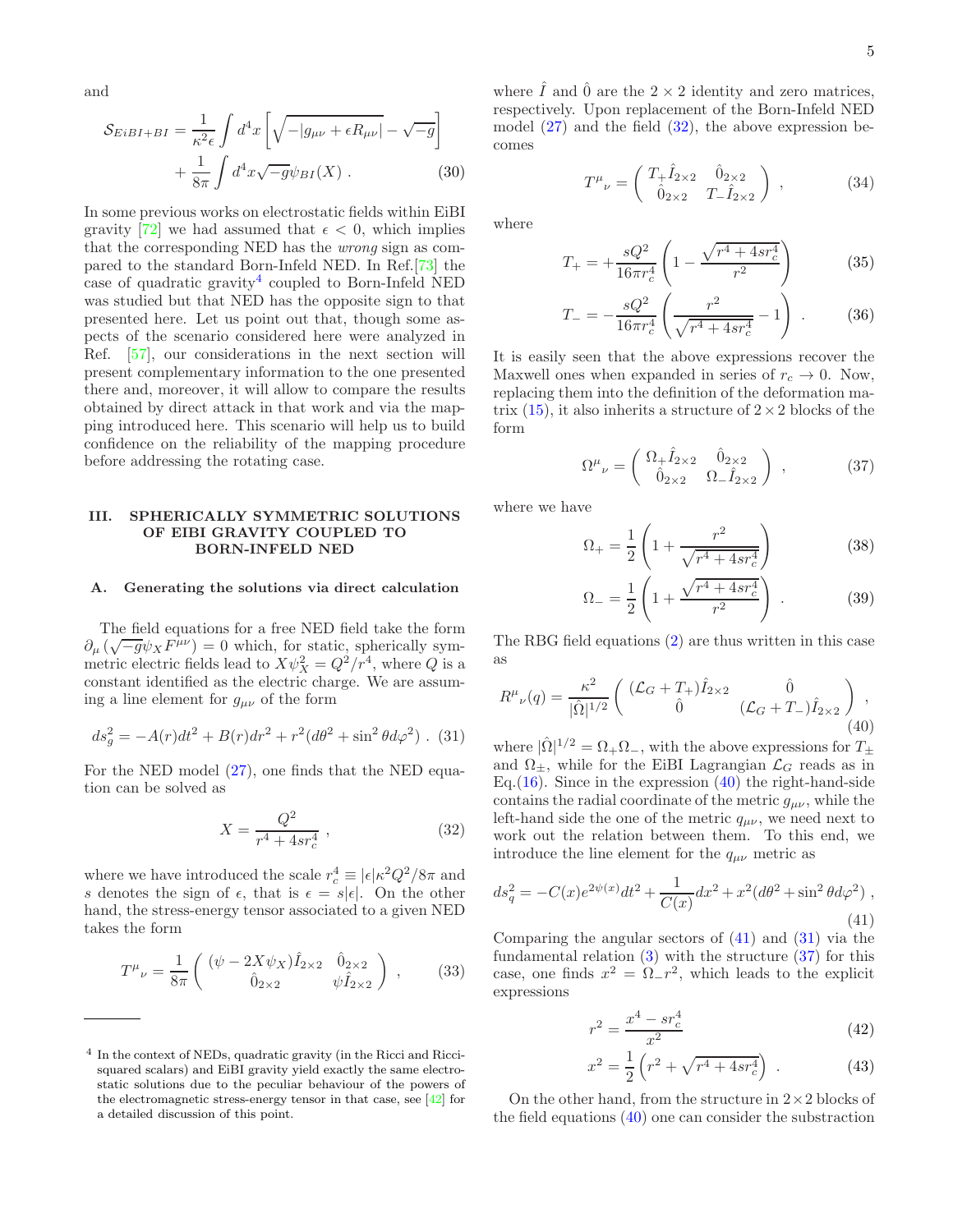$R^t(t(q) - R^x(x(q))) = 0$  yielding  $\psi(x) = \text{constant}$ , which can be put to zero by a redefinition of the time coordinate without loss of generality. Introducing now the standard mass ansatz

<span id="page-5-0"></span>
$$
C(x) = 1 - \frac{2M(x)}{x}, \t(44)
$$

the  $R^{\theta}_{\theta}$  component of the field equations [\(40\)](#page-4-3) leads to

$$
\frac{2M_x}{x^2} = \frac{\kappa^2}{\sqrt{|\Omega|}} (\mathcal{L}_G + T_-), \qquad (45)
$$

which, in terms of the variable  $r$ , can be written, using  $(42)$ , as

$$
M_r = \frac{\kappa^2 \Omega_{-}^{1/2}}{2\Omega_{+}} (\mathcal{L}_G + T_{-}) r^2 \left[ 1 + \frac{r}{2} \frac{\Omega_{-}, r}{\Omega_{-}} \right]
$$
(46)  

$$
= \frac{\kappa^2 Q^2}{8\pi \sqrt{2}} \frac{r \sqrt{r^2 + \sqrt{r^4 + 4r_c^4 s}}}{\left( r^2 \left( r^2 + \sqrt{r^4 + 4r_c^4 s} \right) + 4r_c^4 s \right)}.
$$

The integration of this function is straightforward and leads to

$$
M(r) = M_0 - \frac{\kappa^2 Q^2}{8\pi\sqrt{2}} \frac{1}{\sqrt{r^2 + \sqrt{r^4 + s 4r_c^4}}},\qquad(47)
$$

where  $M_0$  is an integration constant that can be identified with the asymptotic Schwarzschild mass. It is worth noting that using  $(43)$  the above mass function turns into

<span id="page-5-1"></span>
$$
M(r(x)) = M_0 - \frac{\kappa^2 Q^2}{16\pi x}, \qquad (48)
$$

which is nothing but the Reissner-Nordström mass function in terms of the radial coordinate  $x$ . Finally, the full expression for the space-time metric can be worked out using again  $(3)$  as

<span id="page-5-4"></span>
$$
ds^{2} = -\frac{C(x)}{\Omega_{+}}dt^{2} + \frac{dx^{2}}{C(x)\Omega_{+}} + r^{2}(x)(d\theta^{2} + \sin^{2}\theta d\varphi^{2}),
$$
\n(49)

where  $C(x)$  is given by [\(44\)](#page-5-0) for the mass function [\(48\)](#page-5-1) and  $r^2(x)$  is given in [\(42\)](#page-4-7), while the  $\Omega_{\pm}$  functions [\(38\)](#page-4-8) and [\(39\)](#page-4-8) can be directly expressed in terms of the coordinate x as

<span id="page-5-2"></span>
$$
\Omega_{+} = \frac{1}{1 + \frac{s r_+^4}{x^4}}\tag{50}
$$

$$
\Omega_{-} = \frac{1}{1 - \frac{s r_+^4}{x^4}} \,. \tag{51}
$$

This completes our construction of the solutions by direct calculation. Note that setting  $r_c \rightarrow 0$ , we recover the Reissner-Nordström solution of GR, as expected.

## <span id="page-5-6"></span>B. Generating the solutions via the mapping

We will now use the final mapping equation presented in [\(19\)](#page-3-6) to derive the above solutions using the Reissner-Nordström solution of GR as the seed one. The Einsteinframe metric  $q_{\mu\nu}$  is thus given by Eq.[\(41\)](#page-4-4) with the metric functions

<span id="page-5-5"></span>
$$
\psi = 0
$$
;  $C(x) = 1 - \frac{r_S}{x} + \frac{r_q^2}{2x^2}$ , (52)

where  $r_S \equiv 2M_0$  is the Schwarzschild radius, and  $r_q^2 =$  $\kappa^2 Q^2/(4\pi)$  the charge radius. For a Maxwell field, in the fluid view its components are given by

<span id="page-5-3"></span>
$$
\rho^q = \frac{r_q^2}{2\kappa^2 x^4} \tag{53}
$$

$$
p_{\perp}^q = \rho^q = -p_r^q \tag{54}
$$

$$
v_{\mu} = (-C(x)^{1/2}, 0, 0, 0) \tag{55}
$$

$$
\xi_{\mu} = (0, C(x)^{-1/2}, 0, 0) . \tag{56}
$$

With these definitions and using Eq. $(18)$ , for a Maxwell field the  $\Omega_{\pm}$  functions take the form

$$
\Omega_{+} = \frac{1}{1 + \epsilon \kappa^2 \rho^q} \tag{57}
$$

$$
\Omega_{-} = \frac{1}{1 - \epsilon \kappa^2 \rho^q} \ . \tag{58}
$$

One can readily check that these expressions coincide with those given in [\(50\)](#page-5-2) and [\(51\)](#page-5-2) when  $\rho^q$  is written using [\(53\)](#page-5-3). It is thus immediate to verify that the metric functions in [\(31\)](#page-4-5) read  $A(r(x)) = C(x)/\Omega_{+}$ ,  $B(r(x)) =$  $\left(\frac{dx}{dr}\right)^2 \left(\frac{C(x)\Omega_+}{\Omega}, \text{ and } r^2(x) = \frac{x^2}{\Omega_-}, \text{ in complete} \right)$ agreement with the line element [\(49\)](#page-5-4) and the definitions introduced so far.

This verifies that not only does Maxwell theory coupled to GR, as defined by action [\(29\)](#page-3-8), maps into a Born-Infeldtype NED coupled to EiBI gravity, as defined by action [\(30\)](#page-4-9), but also are their solutions mapped into each other. This has just been checked for the electrostatic configurations. Let us study next the properties of the configurations just obtained, from which valuable lessons will be learned before addressing the highly involved structure of their rotating counterparts.

#### C. Properties of the solutions

The relation of  $Eq.(42)$  $Eq.(42)$  between the radial functions in the  $q_{\mu\nu}$  and  $g_{\mu\nu}$  geometries depends on the sign of  $\epsilon$ . By direct inspection of this equation for the case  $\epsilon$ 0 (equivalently,  $s = +1$ ),  $r(x)$  is positive only if  $x >$  $r_c$  as shown in Fig[.1.](#page-6-0) Therefore, the area of the twospheres,  $A = 4\pi r^2(x)$ , is only positive in that region and, consequently, the geometry is only defined for  $x \geq r_c$ , with  $x = r_c$  representing its center.

For the case  $s = -1$ ,  $r(x)$  has a minimum at  $x = r_c$ , growing again in the interval  $0 \leq x \leq r_c$ , and becoming infinite as  $x \to 0$ . The bounce in the  $r(x)$  function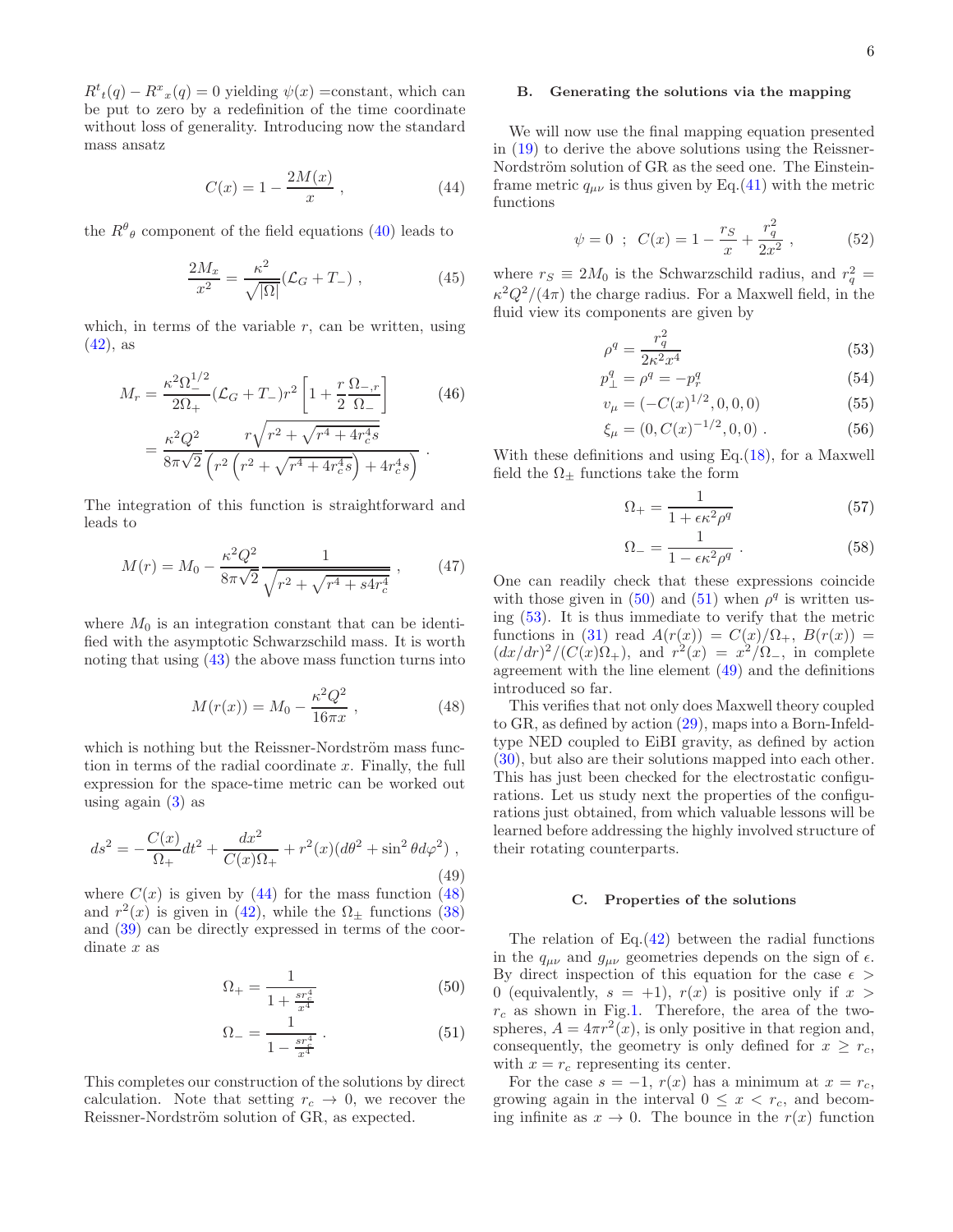

<span id="page-6-0"></span>Figure 1. Radial function  $r(x)$  for the case  $s = +1$ . From left to right, the curves represent  $r_c = 0$  (GR case,  $r = x$ , dashed black)  $r_c = 0.3$  (solid blue),  $r_c = 0.5$  (solid orange) and  $r_c = 0.7$  (solid green). On each case, when  $x = r_c$ , the radial function  $r(x)$  vanishes, and the solutions cannot be further extended beyond this point.

signals the existence of a wormhole structure [\[74](#page-16-6)], with its throat located at  $x = r_c$  (where  $r = \sqrt{2}r_c$ ), as is apparent from Fig[.2.](#page-6-1) Two comments are in order. First, as opposed to other wormholes found in other Palatini settings  $[75]$ , here the coordinate x does not extend over the entire real line, which means that we are dealing with a kind of asymmetric wormhole, which interpolates from asymptotic infinity to the central region of these objects. Second, given the fact that for scales much larger than  $r_c$ , it is easy to see that  $(49)$  recovers the Reissner-Nordström solution [\(52\)](#page-5-5) of GR because  $\Omega_{\pm} \to 1$ , this means that our solution will only depart from the well known GR results at those scales in which  $\Omega_{\pm}$  become important (this last statement is true for both  $s = \pm 1$  branches). Therefore, astrophysical-size solutions of this kind would presumably look very much like the GR charged black hole but by tiny corrections, and with a wormhole lurking on its interior.

#### 1. Horizons

By direct calculation, one finds that the norm of vectors normal to the  $x =$  constant hypersurfaces,  $n^{\mu} \equiv$  $g^{\mu\nu}\partial_{\nu}x$ , is given by

<span id="page-6-4"></span>
$$
n^{\mu}n_{\mu} = \frac{x^2 (r_q^2/2 + x^2 - r_S x)}{(x^4 + sr_c^4)} , \qquad (59)
$$

which, in general, vanishes at

<span id="page-6-3"></span>
$$
x_{\pm}^{RN} = \frac{r_S \pm \sqrt{r_S^2 - 2r_q^2}}{2} = M \pm \sqrt{M^2 - \frac{\kappa^2 Q^2}{8\pi}}, \quad (60)
$$

where  $x = x_{\pm}^{RN}$  represents the location of the usual horizons of the Reissner-Nordström solution. The metric



<span id="page-6-1"></span>Figure 2. Radial function  $r(x)$  for the case  $s = -1$ . Same notation as in Fig[.1.](#page-6-0) In this case a bounce at  $x = r_c$  occurs for every value of  $r_c$ , signalling the presence of the throat of a wormhole.

component  $g_{tt}(x)$  defined in Eq.[\(49\)](#page-5-4) can be explicitly expressed in terms of the coordinate  $x$  as

<span id="page-6-2"></span>
$$
g_{tt}(x) = -\left(1 + s\frac{r_c^4}{x^4}\right)\left(1 - \frac{r_S}{x} + \frac{r_q^2}{2x^2}\right) ,\qquad(61)
$$

Let us consider first the case  $\epsilon > 0$   $(s = +1)$ . Since the term inside the first parenthesis in  $(61)$  is always finite and positive, the structure of horizons is controlled by the (Reissner-Nordström-like) term inside the second parenthesis, where we bear in mind that since  $x \geq r_c$  this term will be always finite as well and, moreover, its roots will be given by  $x_{\pm}^{RN}$  in Eq.[\(60\)](#page-6-3). Therefore, there are several possible configurations depending on the choice of the black hole parameters and the EiBI/BI parameter  $|\epsilon|$ . The discussion simplifies if one writes the location of the horizons in terms of  $r(x)$  as  $r_{\pm} = \sqrt{(x_{\pm}^{RN})^4 - r_c^4}/x_{\pm}^{RN}}$ . This clearly shows that when  $x_{\pm}^{RN} > r_c$ , one finds the presence of Reissner-Nordström type solutions with two horizons, a single but degenerate horizon (corresponding to extreme black holes) or no horizons (naked solutions). For  $x_{-}^{RN} < r_c < x_{+}^{RN}$ , the solutions are Schwarzschildlike black holes, which have a single non-degenerate horizon. Finally, for  $x_{\pm}^{RN} < r_c$  they have no horizons. For all of them the metric component  $g_{tt}(r)$  is finite at  $r = 0$  for every  $r_c \neq 0$ , as depicted in Fig[.3.](#page-7-0) It is worth mentioning that this structure of horizon mimics the one of certain families of NED models coupled to GR [\[76](#page-16-8)].

For the case  $s = -1$ , we first note that  $g_{tt}(x)$  vanishes always at  $x = r_c$ , as it follows directly from Eq.[\(61\)](#page-6-2). However, it is unclear if such a point is a null hypersurface or not because rather than vanishing, the norm [\(59\)](#page-6-4) there is divergent. Given that the time-like Killing vector  $\partial_t$  always has vanishing norm at  $x = r_c$  and that  $n^{\mu}n_{\mu}$  changes sign across this hypersurface, it is advisable to pay more careful attention to our choice of coordinates. In order to do so, we rewrite  $Eq.(49)$  $Eq.(49)$  in terms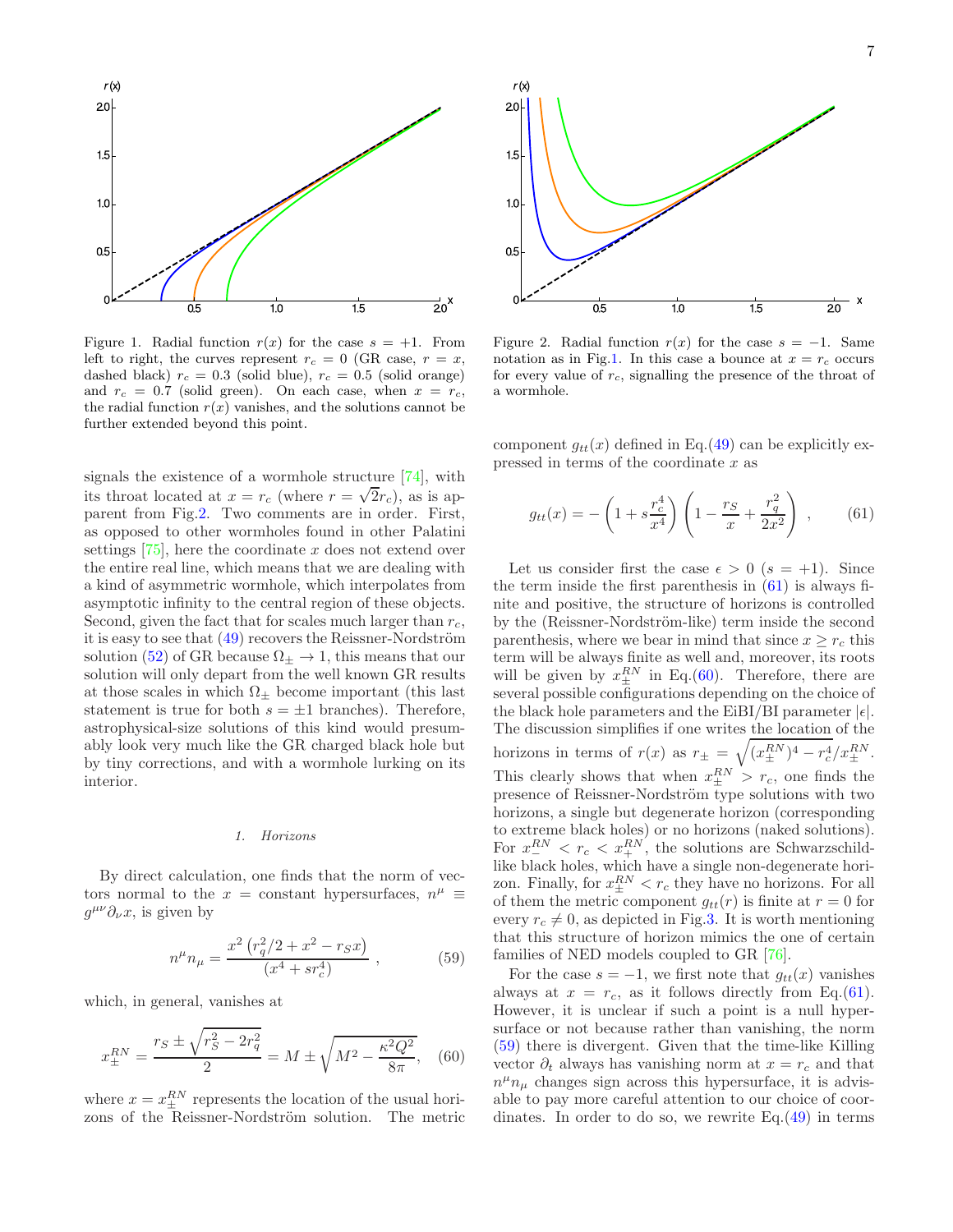

<span id="page-7-0"></span>Figure 3. Metric component  $g_{tt}(r)$ , for the case  $s = +1$  and  $r_c = 0.5$ . One finds i) Reissner-Nordström-like solutions with two (blue solid,  $r_q = 1, r_s = 1.5$ ), a single degenerated (blue dashed,  $r_q = 1$ ,  $r_s = \sqrt{2}$ ) and no horizons (blue dotted,  $r_q$  $= 3, r_s = 2$ ; ii) Schwarzschild-like solutions with a single horizon (red,  $r_q = 1$ ,  $r_s = 2$ ); iii) solutions with no horizons (green,  $r_q = 0.5$ ,  $r_s = 1.3$ ). All solutions are asymptotically flat,  $q_{tt} \rightarrow -1$  as  $r \rightarrow \infty$ .

of Eddington-Finkelstein coordinates as

<span id="page-7-1"></span>
$$
ds^{2} = -\left(1 + \frac{sr_{c}^{4}}{x^{4}}\right)C(x)dv^{2} + 2\left(1 + \frac{sr_{c}^{4}}{x^{4}}\right)dvdx + r^{2}(x)(d\theta^{2} + \sin^{2}\theta d\varphi^{2}).
$$
 (62)

It is now evident that for  $s = -1$  the metric is singular at  $x = r_c$ , which might be the cause of the ill-defined norm of the  $x = constant$  hypersurfaces precisely there. We can thus assume that x is not a good coordinate at  $x = r_c$  so that a new coordinate  $y(x)$  satisfying  $\pm \left(1 - \frac{r_c^4}{x^4}\right) dx =$  $dy$  could fix the problem in the metric, with the plus sign corresponding to  $x > r_c$  and the minus to  $x < r_c$ to guarantee the monotonicity of  $y$ . The corresponding change of coordinates is then given by

$$
y = \begin{cases} x + \frac{r_c^4}{3x^3} & \text{if } x \ge r_c \\ \frac{8}{3}r_c - \left(x + \frac{r_c^4}{3x^3}\right) & \text{if } 0 < x \le r_c \end{cases}
$$
 (63)

and turns [\(62\)](#page-7-1) into

$$
ds^{2} = -\left(1 - \frac{r_{c}^{4}}{x(y)^{4}}\right)C[x(y)]dv^{2} + 2dvdy + \left(x(y)^{2} + \frac{r_{c}^{4}}{x(y)^{2}}\right)(d\theta^{2} + \sin^{2}\theta d\varphi^{2}), \quad (64)
$$

which now is nonsingular at  $y(x = r_c) = 4r_c/3$ . One can check that the norm of the vector normal to the  $y =$ constant hypersurfaces<sup>[5](#page-7-2)</sup> is now given by

<span id="page-7-4"></span>
$$
\tilde{n}^{\mu}\tilde{n}_{\mu} = \left(1 - \frac{r_c^4}{x(y)^4}\right) \frac{(x(y) - x_+^{RN})(x(y) - x_-^{RN})}{2x^2},
$$
\n(65)



<span id="page-7-3"></span>Figure 4. Metric component  $g_{tt}(r)$ , for the case  $s = -1$  and r gare 1. Moore component  $g_{tt}(r)$ , for the case  $\sigma$  1 and  $r_c = 0.5$  and values of  $r_q = \sqrt{3}$ ,  $r_s = 2.5$  (solid blue);  $r_q =$  $\sqrt{1.5}, r_s = 2$  (dashed blue);  $r_q = \sqrt{2}, r_s = 2$  (solid red);  $r_q = 1/\sqrt{2}, r_s = 1$  (dashed red) and  $r_q = 3/2, r_s = 1/2$ (green).

and clearly vanishes at  $x = x_{\pm}^{RN}$  and at  $x = r_c$ , with the latter being unavoidable as long as there is charge. As a comparison with the  $s = +1$  case, in Fig[.4](#page-7-3) we have plotted the metric  $g_{tt}$  as a function of the radial function  $r(x)$ , where we observe that this metric component is zero at the wormhole throat,  $x = r_c$  or  $r = \sqrt{2}r_c$ , as expected.

#### <span id="page-7-6"></span>2. Curvatures

A glance at the behavior of curvature scalars provides additional useful information. In fact, for  $\epsilon > 0$  one can check that the Ricci and Ricci-squared scalars diverge at  $x = r_c$ , the former as  $R \sim 1/(x - r_c)^2$  and the latter as  $R_{\mu\nu}R^{\mu\nu} \sim 1/(x-r_c)^4$ . For  $\epsilon < 0$ , one finds instead  $R \sim 1/(x - r_c)^3$  and  $R_{\mu\nu}R^{\mu\nu} \sim 1/(x - r_c)^6$ .

Interestingly, that generic behavior can be softened by a specific choice of parameters. Indeed, if we set

<span id="page-7-5"></span>
$$
r_S \equiv r_c + \frac{r_q^2}{2r_c} \,,\tag{66}
$$

then for both signs of  $\epsilon$  we get  $R \sim 1/(x - r_c)$  and  $R_{\mu\nu}R^{\mu\nu} \sim 1/(x-r_c)^2$ . Moreover, for that choice of rs, one finds that

$$
x_{-}^{RN} = r_c \text{ and } x_{+}^{RN} = \frac{r_q^2}{2r_c}
$$
 (67)

with  $r_S = r_c + x_+^{RN} > r_c$ . Note that these quantities are completely determined by the charge (recall that  $r_q^2 \equiv \kappa^2 Q^2 / 4\pi$  and  $r_c^4 \equiv |\epsilon| r_q^2 / 2$ . When  $s = +1$ , then we have that  $x_+^{RN}$  represents an outer horizon, while  $x = x_-^{RN}$  represents an inner horizon located right at the center of the object (vanishing area). For  $s = -1$ , a glance at Eq.[\(65\)](#page-7-4) shows that the normal vector at  $x = x_-^{RN} = r_c$  has a vanishing norm and, therefore, it can be regarded as an inner horizon. These solutions are thus characterized by two (event and inner) horizons.

<span id="page-7-2"></span><sup>5</sup> It should be noted that this is equivalent, up to a constant, to that of the hypersurfaces of constant area  $A = 4\pi x^2(1 + r_c^4/x^4)$ .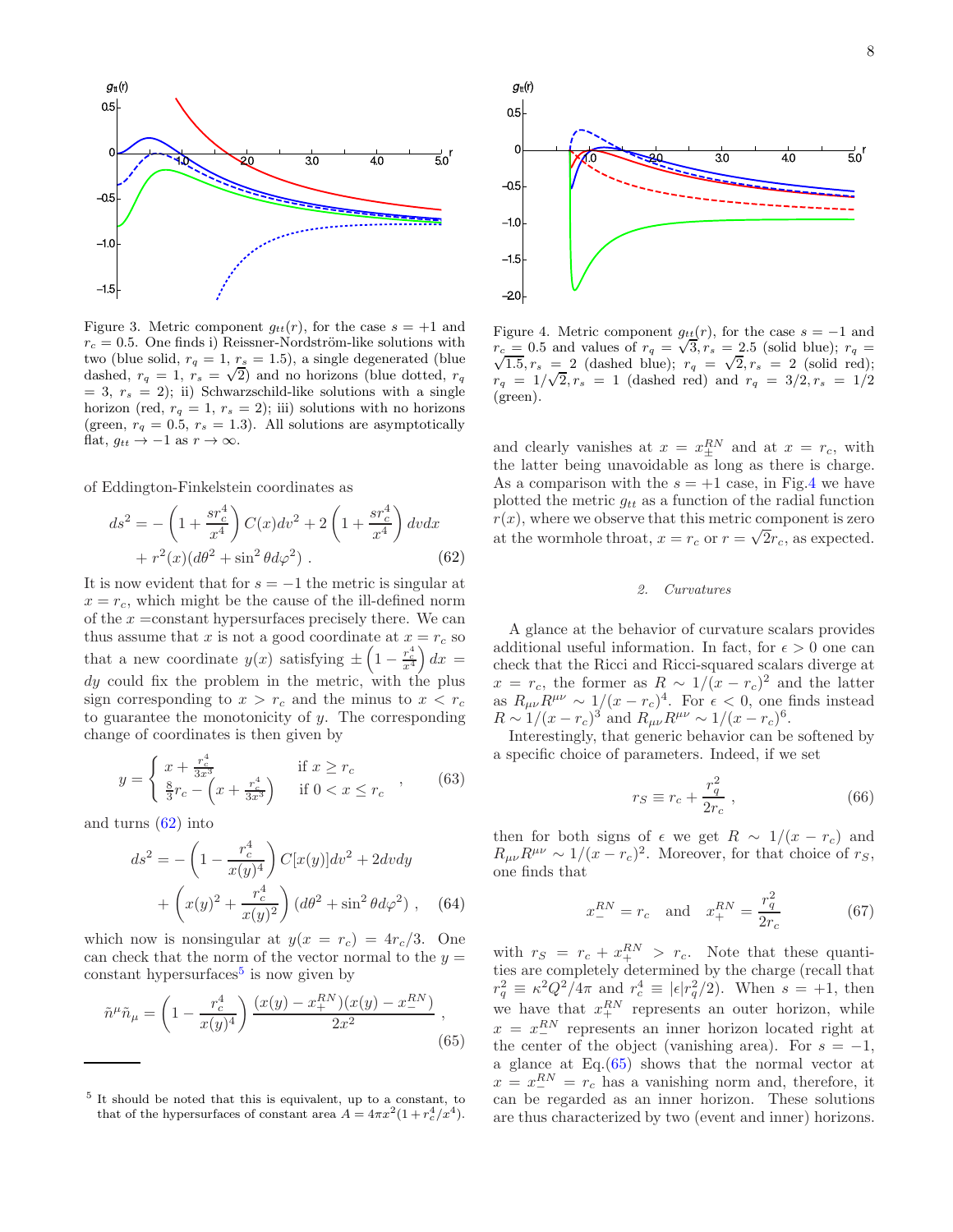Given that  $r_c^4 \equiv |\epsilon| r_q^2/2$ , we have that for this family of solutions  $x_{\text{I}}^{RN} \sim r_q^{1/2}$  and  $x_{\text{I}}^{RN} \sim r_q^{3/2}$  grow with the charge at different rates, which may lead to configurations with  $x_{-}^{RN} > x_{+}^{RN}$ . Thus, the wormhole throat may lie inside the horizon, if  $x_{+}^{RN} > r_c$ , or outside, if  $x_{+}^{RN} < r_c$ . The equality occurs when the extremality condition  $x_{+}^{RN} = x_{-}^{RN} = r_c$  is satisfied, which implies  $r_c^2 = r_q^2/2$  or, equivalently,  $r_q \equiv r_q^{ext} = \sqrt{2|\epsilon|}$ .

Turning back to the curvatures, one finds that taking the additional constraint

<span id="page-8-2"></span>
$$
r_q = \sqrt{\frac{22}{17}} r_c = \frac{11}{17} r_q^{ext} , \qquad (68)
$$

in the  $\epsilon < 0$  (s = -1) case yields completely regular curvature invariants (including the Kretschmann scalar), while no choice of  $r_q$  can cure the Ricci and Ricci-squared (or Kretschmann) curvature scalars simultaneously in the  $\epsilon > 0$  ( $s = +1$ ) case. It should be noted that this regular configuration of the  $s = -1$  case is to be regarded as microscopic, since  $|\epsilon|$  is expected to be very small and we are assuming that  $(66)$  can be at least of order  $r_c$ .

As a final comment, we note that the curvature scalars as  $x \to 0$  in the  $\epsilon < 0$  case are also finite there, taking the values  $R = 36/|\epsilon|$ ,  $R_{\mu\nu}R^{\mu\nu} = 396/\epsilon^2$ , and  $R^{\alpha}{}_{\beta\mu\nu}R_{\alpha}{}^{\beta\mu\nu} = 408/\epsilon^2$ , respectively.

#### 3. Surface gravity

From a thermodynamic point of view, it is remarkable that the surface gravity of the usual horizons takes the form

<span id="page-8-0"></span>
$$
\kappa_{\pm} = \frac{x_{\pm}^{RN} - x_{\mp}^{RN}}{2(x_{\pm}^{RN})^2} \;, \tag{69}
$$

regardless of the sign and value of  $\epsilon$ . This means that the temperature of these horizons,  $T_{\pm} = \kappa_{\pm}/4\pi$ , is exactly the same as in GR. For those configurations satisfying Eq.[\(66\)](#page-7-5), the discussion depends on the sign of  $\epsilon$  as follows.

If  $s = +1$ , then  $x_{-}^{RN} = r_c$  is a null hypersurface (of vanishing area, see  $Eq.(42)$  $Eq.(42)$ ) with an associated temperature given by [\(69\)](#page-8-0). The outer/inner horizon has positive/negative temperature until  $r_q = \sqrt{2|\epsilon|} \equiv r_q^{ext}$ , which defines the zero temperature degenerate configuration. For smaller values of  $r_q$ , the outer horizon disappears and it is the inner one (with vanishing area and fixed at  $x_{-}^{RN} = r_c$ ) which develops a positive temperature. This temperature grows unbounded as the charge goes to zero and  $r_c$  shrinks, which indicates that the extremal configuration must be an equilibrium point [see Fig[.5\]](#page-8-1). One can verify that the entropy associated to this horizon stays constant at the value  $S = \pi r_c^2$  regardless of the temperature, which diverges as  $\sim 1/\sqrt{r_q}$ . Obviously, there is no natural statistical interpretation of this entropy in terms of microscopic states.



<span id="page-8-1"></span>Figure 5. Representation of the surface gravity when Eq.[\(66\)](#page-7-5) is fulfilled. The (green) curve represents the inner horizon temperature,  $\kappa$ <sub>−</sub>, while the red one is the outer horizon,  $\kappa$ <sub>+</sub>. Note that  $\kappa_+ = \kappa_- = 0$  in the extremal case  $(r_q = \sqrt{2|\epsilon|}).$ Recall that for this choice of  $r<sub>S</sub>$  the inner horizon is fixed at the location  $x = r_c$ .

.

When  $s = -1$ , we saw that  $x = r_c$  also represents an event horizon. In this case, the surface gravity takes the general form

$$
\kappa_c = \lim_{x \to r_c} \frac{2r_c^2 + r_q^2 - 2r_c r_S}{4r_c^2(x - r_c)}, \qquad (70)
$$

which is always divergent except when the condition  $(66)$ is satisfied. In that case, it leads to  $\kappa_c = (r_c - r_q^2/2r_c)/r_c^2$ , c which can also be expressed as  $\kappa_c = (x_{-}^{RN} - x_{+}^{RN})/r_c^2$ , recovering in this way the general formula [\(69\)](#page-8-0). This result further reinforces the exceptional character of the configurations satisfying the constraint [\(66\)](#page-7-5). Note that the zero temperature case occurs when  $x_+^{RN}$  coincides with the wormhole throat.

## 4. Geodesics

To gain further insight on the geometry of these solutions, let us now focus on their geodesic structure. The geodesic equation for a static spherically symmetric space-time [\[75](#page-16-7)] can be particularized to the present case as follows:

$$
\left(1 + \frac{sr_c^4}{x^4}\right)^2 \left(\frac{dx}{du}\right)^2 = E^2 - V_{eff} , \qquad (71)
$$

where u is the affine parameter and  $V_{eff}$  the effective potential, which is explicitly obtained as

$$
V_{eff} = \left(1 + \frac{sr_c^4}{x^4}\right) \left(1 - \frac{r_S}{x} + \frac{r_q^2}{2x^2}\right) \left(\frac{L^2 x^2}{x^4 - sr_c^4} - k\right) ,\tag{72}
$$

where  $E$  and  $L$  are the energy per unit mass and angular momentum per unit mass, respectively, and  $k = 0, -1$ for null and time-like geodesics, respectively. For null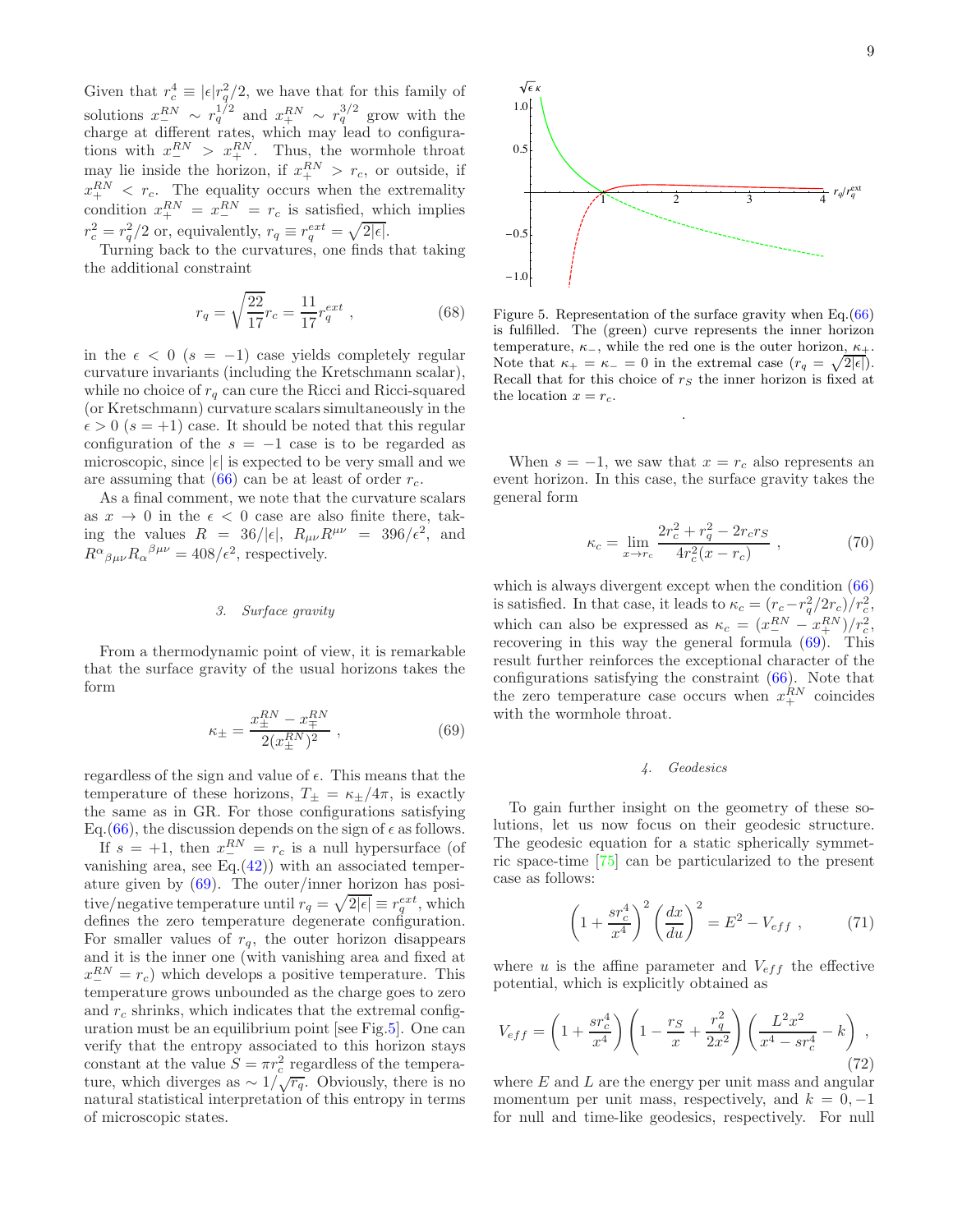

<span id="page-9-1"></span>Figure 6. The affine parameter  $E \cdot u$  versus the radial coordinate  $x$  for ingoing (blue) and outgoing (orange) null radial geodesics in the case  $s = +1$  with  $r_c = 0.5$  and  $u_0 = 0$ . These geodesics reach the surface  $x = r_c$  in finite affine time and end there, since there is no further space-time these geodesics could be continued to. The black dashed lines correspond to null radial geodesics for GR, which are also incomplete.

 $(k = 0)$  radial  $(L = 0)$  geodesics this equation can be exactly integrated as

$$
x\left(1 - \frac{sr_c^4}{3x^4}\right) = \pm E(u - u_0) , \qquad (73)
$$

where the  $\pm$  sign corresponds to outgoing/ingoing geodesics, and  $u_0$  is an integration constant. For large distances,  $x \to \infty$ , one finds the GR result,  $x = \pm E(u$  $u_0$ ).

In the case  $s = +1$ , the surface  $x = r_c$  is reached in finite affine time, like  $x = 0$  in the GR case and, therefore, these solutions are said to be geodesically incomplete because they hit a curvature divergence and there is no possible further extension beyond this point [see Fig[.6\]](#page-9-1).

When  $s = -1$ , the situation requires a bit more of attention in order to make sure that outgoing geodesics have  $dx/du \geq 0$  and ingoing geodesics  $dx/du \leq 0$  all over their domains. In this regard, for outgoing geodesics we have

$$
\left(\frac{r_c^4}{x^4} - 1\right)\frac{dx}{du} = E \quad \text{if } x \le r_c \tag{74}
$$

$$
\left(1 - \frac{r_c^4}{x^4}\right) \frac{dx}{du} = E \quad \text{if } x \ge r_c , \tag{75}
$$

whose integration leads to

$$
E \cdot u(x) = \begin{cases} \frac{8r_c}{3} - x \left(1 + \frac{r_c^4}{3x^4}\right) & \text{if } x \le r_c \\ x \left(1 + \frac{r_c^4}{3x^4}\right) & \text{if } x \ge r_c \end{cases}
$$
 (76)

For ingoing geodesics we only have to change the sign in front of  $E$  above. As can be seen from the above solution, as  $x \to \infty$  we have  $u(x) \to +\infty$ , while as  $x \to 0$  we get  $u(x) \rightarrow -\infty$ , which confirms that these geodesics would be complete [see Fig[.7\]](#page-9-2) if we were allowed to match them



<span id="page-9-2"></span>Figure 7. The affine parameter  $E \cdot u$  versus the radial coordinate x for ingoing (blue) and outgoing (orange) radial null geodesics in the case  $s = -1$ , setting  $r_c = 0.5$  and  $u_0 = 0$ . Since the range of  $u(x)$  covers the whole real axis, these geodesics are complete. The GR result is also plotted (black dashed), to compare it with the results of our geometry.

at the wormhole throat, were curvature scalars generically diverge. In this respect, it is important to note that these radial null geodesics are insensitive to the dependence of the metric on  $r_q$  and  $r_S$ . Note also that, as we saw above in Sec. III  $C_2$ , there is a specific choice of parameters for which no curvature divergences arise at the throat, see Eq. $(68)$ . Since there is no reason to suspect that null radial geodesics are incomplete in that case, and the geodesic equation is the same for all cases, it seems legitimate to accept their completeness in all the  $s = -1$ cases. As a final remark in this regard, one should note that even in the case in which the Ricci, Ricci-squared, and Kretschman scalars are finite, it is always possible to build new ad hoc scalars such that divergences may arise at any point that we may wish. Given that there is not an obvious or privileged category of fundamental scalars, it is unclear what the implications of the divergence of particular curvature scalars for the extendibility of geodesics might be.

The discussion of timelike and nonradial null geodesics presents a richer phenomenology that will be presented elsewhere.

## <span id="page-9-0"></span>IV. A ROTATING BLACK HOLE SOLUTION

#### A. Derivation of the solution

Let us now busy ourselves with the derivation of the rotating black hole solution, which is the main result of this work. Attempting to obtain rotating solutions via direct resolution of the field equations is a highly non-trivial challenge for any modified theory of gravity, which one can only face once a reasonable ansatz has been found by some means, or via some suitable algorithm, like the Janis-Newman one [\[77](#page-16-9)]. In our case we will use the same approach of the static case to map the charged rotating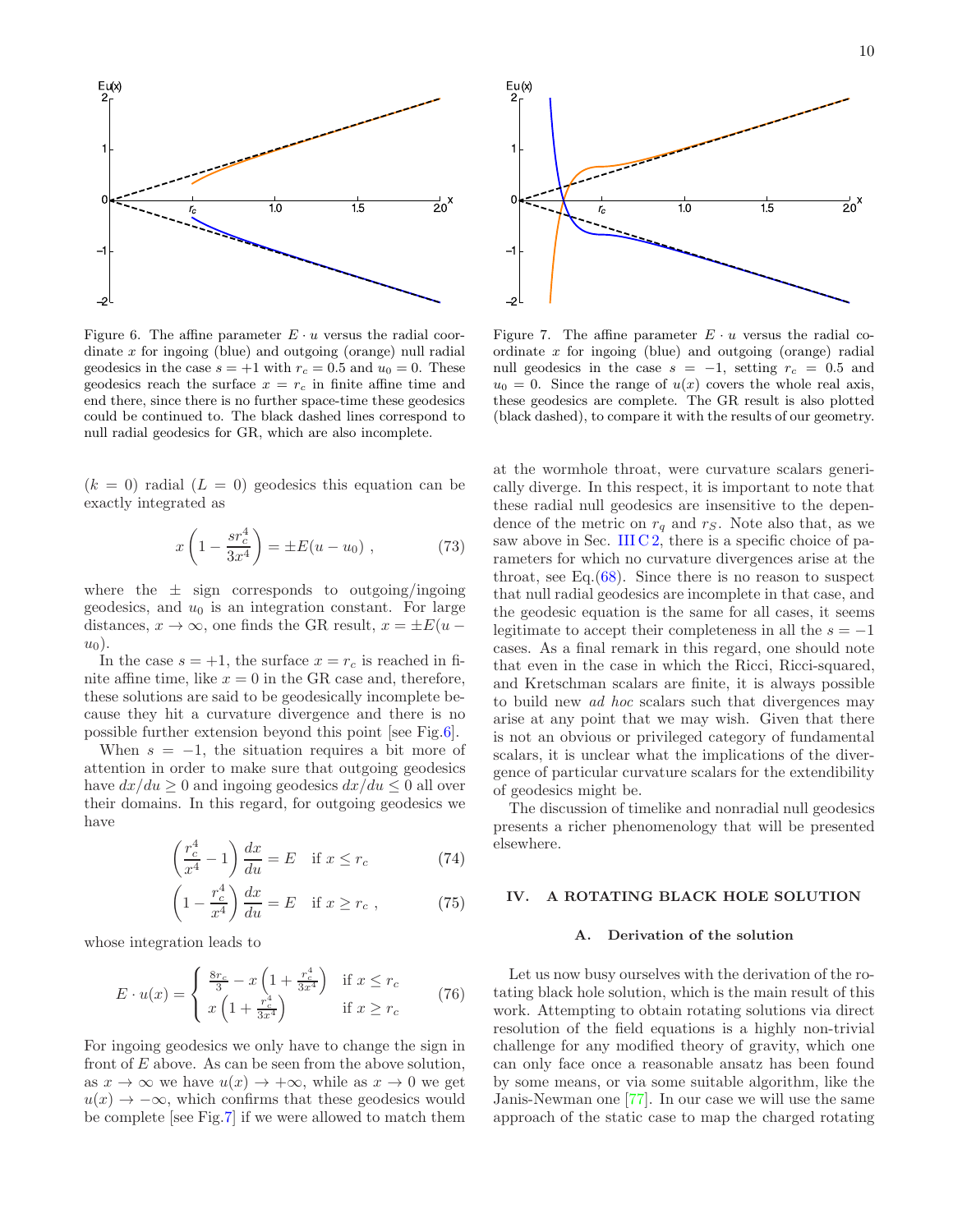(Kerr-Newman) solution of GR into the corresponding one in the EiBI model, suitably adapting it to the particular structure of axisymmetric solutions. The process to achieve this goal goes as follows:

- 1. Take the Kerr-Newman solution of GR in some coordinate system and compute the corresponding Einstein tensor.
- 2. Interpret that solution as generated by the stressenergy tensor of an anisotropic fluid. A direct comparison of the Kerr-Newman Einstein tensor with the stress-energy tensor of the fluid provides concrete expressions for the fluid density/pressure functions and the fluid's angular velocity  $\omega$ .
- 3. Use those expressions to generate the corresponding solution in the EiBI theory using the relations  $(19).$  $(19).$

Before proceeding we first note that, unlike in the Reissner-Nordström case, where the vector  $v^{\mu}$  only has the temporal component, for the Kerr-Newman solution the fluid velocity vector has a spatial component, namely (assuming motion in the  $\phi$  direction only)

$$
v^{\mu} = (v^t, 0, 0, v^{\phi}), \qquad (77)
$$

where typically  $v^{\phi}$  is written as  $v^{\phi} = \omega v^{t}$ , with  $\omega$  representing the angular velocity, *i.e.*,  $\omega \equiv d\phi/dt$ . The normalization of the vector  $v^{\mu}v^{\nu}q_{\mu\nu} = -1$  implies that

$$
v^t = \frac{1}{\sqrt{-(q_{tt} + \omega q_{t\phi} + \omega^2 q_{\theta\phi})}} \,, \tag{78}
$$

but it does not constraint the form of  $\omega$ , which must be set by other means. In this case,  $\omega$  represents the angular velocity of observers comoving with a fluid that mimics the same external field as a rotating electric charge. Recall that for a Maxwell electric field, the density and pressures of the equivalent fluid satisfy Eq.[\(54\)](#page-5-3). The normalization of the spatial vector  $\xi^{\mu}$  is enough to fully constrain its only spatial component,  $\xi^{\mu} = (0, \xi^{x}, 0, 0),$ giving  $\xi^x = 1/\sqrt{q_{xx}}$ . Thus, from the comparison of the Einstein tensor and the fluid stress-energy tensor we will need to solve for the energy density  $\rho$  and the angular velocity  $\omega$ .

Let us now write the Kerr-Newman solution of GR using  $(t, x, \theta, \phi)$  coordinates in Boyer-Lindquist form as [\[63\]](#page-15-35)

<span id="page-10-0"></span>
$$
q_{\mu\nu} = \begin{pmatrix} -(1-f) & 0 & 0 & -af \sin^2 \theta \\ 0 & \frac{\Sigma}{\Delta} & 0 & 0 \\ 0 & 0 & \Sigma & 0 \\ -af \sin^2 \theta & 0 & 0 & (x^2 + a^2 + fa^2 \sin^2 \theta) \sin^2 \theta \end{pmatrix}
$$
(79)

where  $0 \leq a \leq 1$  is the spin parameter and the following definitions apply

<span id="page-10-1"></span>
$$
f = \frac{r_S x - r_q^2/2}{\Sigma} = \frac{x^2 + a^2 - \Delta}{\Sigma}
$$
  
\n
$$
\Sigma = x^2 + a^2 \cos^2 \theta
$$
  
\n
$$
\Delta = x^2 - r_S x + a^2 + r_q^2/2.
$$
 (80)

The corresponding Einstein tensor for this line element can be conveniently written as

$$
G^{\mu}{}_{\nu} = \begin{pmatrix} \frac{-r_q^2 (x^2 + a^2 [1 + \sin^2 \theta])}{2\Sigma^3} & 0 & \frac{ar_q^2 (a^2 + r^2) \sin^2 \theta}{\Sigma^3} \\ 0 & \frac{-r_q^2}{2\Sigma^2} & 0 & 0 \\ 0 & 0 & \frac{r_q^2}{2\Sigma^2} & 0 \\ \frac{-ar_q^2}{\Sigma^3} & 0 & 0 & \frac{r_q^2 (x^2 + a^2 [1 + \sin^2 \theta])}{2\Sigma^3} \end{pmatrix}
$$
(81)

and, according to Eq.[\(7\)](#page-2-7), the fluid stress-energy tensor becomes

$$
T^{\mu}{}_{\nu} = \begin{pmatrix} -\frac{\rho^{q}}{F_{1}} & 0 & 0 & F_{2} \\ 0 & -\rho^{q} & 0 & 0 \\ 0 & 0 & \rho^{q} & 0 \\ -F_{3} & 0 & 0 & \frac{\rho^{q}}{F_{1}} \end{pmatrix} , \qquad (82)
$$

where  $F_1$ ,  $F_2$ , and  $F_3$  are complicated expressions of the fluid and metric variables, becoming unity in the nonrotating limit,  $a \to 0, \omega \to 0$ . For instance, the function  $F_1$  takes the form

$$
F_1 = \frac{\sin^2 \theta \left(\omega^2 (a^2 + x^2)^2 + a^2 - 2af\Sigma\omega\right)}{\Delta \left(1 - a^2 \omega^2 \sin^4 \theta\right) + \sin^2 \theta \left(\omega^2 (a^2 + x^2)^2 - a^2\right)} - \frac{\Delta \left(a^2 \omega^2 \sin^4 \theta + 1\right)}{\Delta \left(1 - a^2 \omega^2 \sin^4 \theta\right) + \sin^2 \theta \left(\omega^2 (a^2 + x^2)^2 - a^2\right)} ,
$$

By direct comparison between the expressions of  $G^{\mu}{}_{\nu}$  and  $\kappa^2 T^{\mu}{}_{\nu}$  above, it is easy to see that

<span id="page-10-2"></span>
$$
\kappa^2 \rho^q = \frac{r_q^2}{2\Sigma^2} \,,\tag{83}
$$

which can be interpreted as the energy density of an axially symmetric electromagnetic field described by

$$
A_{\mu} = (A_t, 0, 0, A_{\phi}) = \frac{Qx}{\Sigma} (1, 0, 0, -a \sin^2 \theta) , \qquad (84)
$$

from which the components of the field strength tensor are immediately obtained in the usual way. Moreover, a glance at the above expression for  $F_1$  shows that  $\omega$  follows simply by solving a quadratic algebraic equation, whose physical solution (rotating in the same direction as the black hole) can be shown to correspond to

$$
\omega = \frac{a}{a^2 + x^2} \ . \tag{85}
$$

We thus now have all the necessary ingredients to map the Kerr-Newman solution of GR into a rotating solution in the EiBI gravity theory coupled to the Born-Infeldtype electrodynamics, as given by the action  $(30)$ . To this end, we parallel our approach to the static case pre-sented in Section [III B](#page-5-6) and apply it to the rotating case. For this purpose, we will use the metric [\(79\)](#page-10-0) as the seed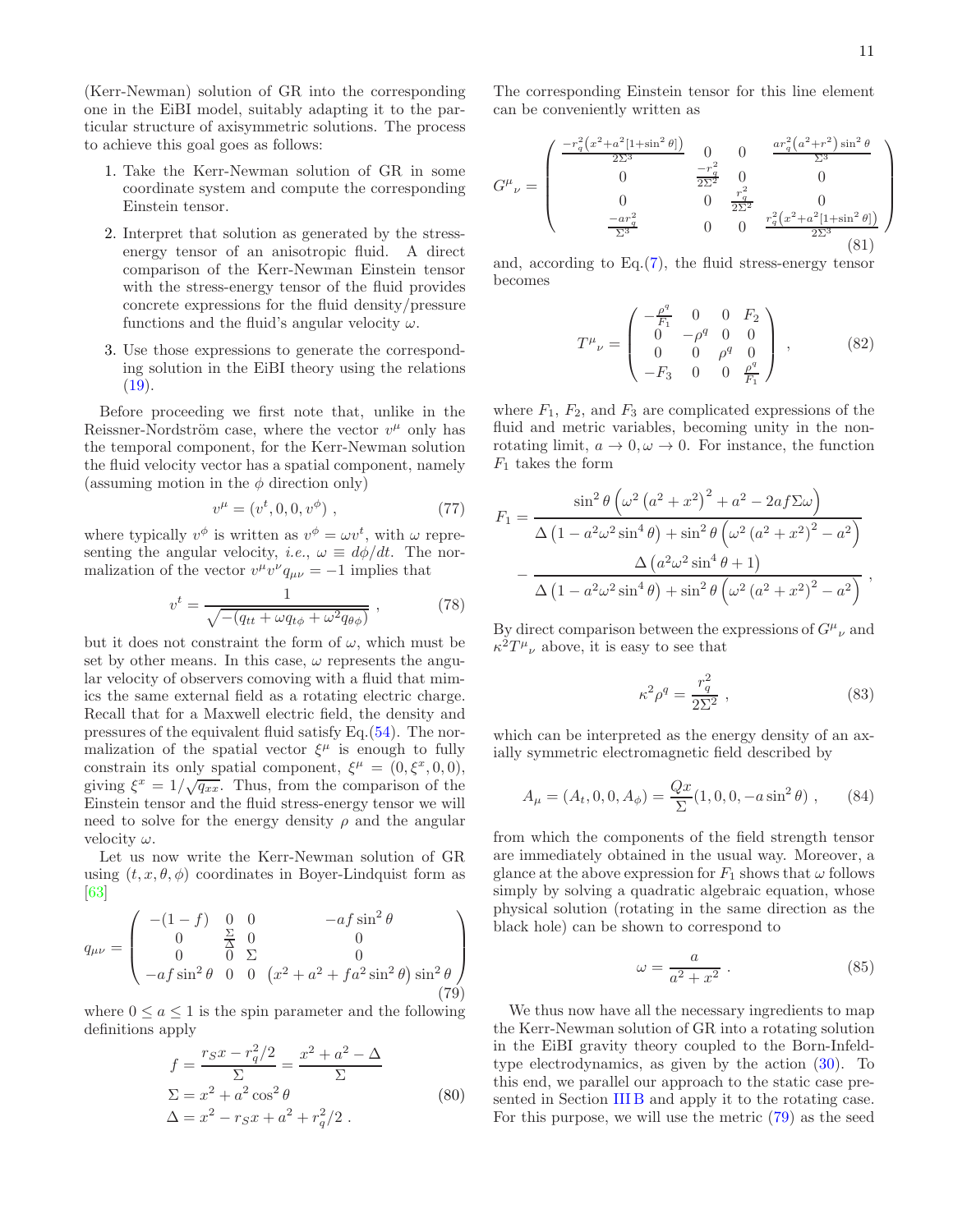.

solution, together with the definitions [\(80\)](#page-10-1), and the following expressions

<span id="page-11-0"></span>
$$
\rho^q = \frac{r_q^2}{2\kappa^2 \Sigma^2} \;, \tag{86}
$$

$$
p_{\perp}^{q} = \rho_{\perp}^{q} = -p_{r}^{q} \,, \tag{87}
$$

$$
v_{\mu} = \left(-\sqrt{\frac{\Delta}{\Sigma}}, 0, 0, a\sin^2\theta\sqrt{\frac{\Delta}{\Sigma}}\right) ,\qquad (88)
$$

$$
\xi_{\mu} = \left(0, \sqrt{\frac{\Sigma}{\Delta}}, 0, 0\right) ,\qquad(89)
$$

for the energy density  $\rho^q$  and the radial  $p_r^q$  and tangential  $p_{\perp}^q$  pressures, and the unit vectors  $v_{\mu}$  and  $\xi_{\mu}$ . Now, using the relation between metrics presented in [\(19\)](#page-3-6), the spacetime metric  $g_{\mu\nu}$  can be written in this case as

$$
g_{\mu\nu} = q_{\mu\nu} + \epsilon \kappa^2 \rho^q h_{\mu\nu} \ , \qquad (90)
$$

where the additional piece induced by EiBI gravity corrections reads

$$
h_{\mu\nu} = \begin{pmatrix} -\frac{(\Delta + a^2 \sin^2 \theta)}{\Sigma} & 0 & 0 & \frac{a(\Delta + x^2 + a^2)}{\Sigma} \sin^2 \theta \\ 0 & \frac{\Sigma}{\Delta} & 0 & 0 \\ 0 & 0 & -\Sigma & 0 \\ \frac{a(\Delta + x^2 + a^2)}{\Sigma} \sin^2 \theta & 0 & 0 & -\left[ \frac{(x^2 + a^2)^2 + a^2 \Delta \sin^2 \theta}{\Sigma} \right] \sin^2 \theta \end{pmatrix}
$$
(91)

Therefore, the final solution for a rotating black hole of EiBI gravity coupled to Born-Infeld-type electrodynamics (that is, the action of  $(30)$ ) is obtained, in Boyer-Lindquist coordinates, as

<span id="page-11-1"></span>
$$
ds^{2} = -\left(1 - f + \epsilon \kappa^{2} \rho^{q} \frac{(\Delta + a^{2} \sin^{2} \theta)}{\Sigma}\right) dt^{2} - 2a \left(f - \epsilon \kappa^{2} \rho^{q} \frac{(\Delta + x^{2} + a^{2})}{\Sigma}\right) \sin^{2} \theta dt d\phi
$$
\n
$$
+ \frac{(1 + \epsilon \kappa^{2} \rho^{q})\Sigma}{\Delta} dx^{2} + (1 - \epsilon \kappa^{2} \rho^{q})\Sigma d\theta^{2} + \left[ (x^{2} + a^{2} + fa^{2} \sin^{2} \theta) - \epsilon \kappa^{2} \rho^{q} \frac{(x^{2} + a^{2})^{2} + a^{2} \Delta \sin^{2} \theta}{\Sigma}\right] \sin^{2} \theta d\phi^{2} ,
$$
\n(92)

Г

where the corrections in  $\epsilon$  from EiBI gravity to the Kerr-Newman solution of GR are apparent. Pretty and clean. This is the main result of this work.

A basic aspect to note is the fact that the vacuum solution,  $r_q = 0$  (which implies  $\rho^q = p_r^q = p_\perp^q = 0$ ), coincides with the Kerr solution of GR. This is consistent with the general statements about the behaviour of RBGs in absence of matter; only when the density function  $\rho^q$  in Eq.[\(86\)](#page-11-0) is non-vanishing do we have modifications as compared to the GR solution. Indeed, far from the sources, the line element [\(92\)](#page-11-1) boils down to

$$
ds^{2} = -\left[1 - \frac{2M}{r} + \mathcal{O}(r^{-2})\right]dt^{2}
$$
\n
$$
+ \left[\frac{4aM\sin^{2}\theta}{r} + \mathcal{O}(r^{-2})\right]dt d\phi
$$
\n
$$
+ \left[1 + \mathcal{O}(r^{-1})\right](dr^{2} + r^{2}d\Omega^{2}), \qquad (94)
$$

which is nothing but the asymptotic limit of an axially symmetric rotating body in Boyer-Lindquist coordinates. This implies the consistence of these objects with the observations of orbital motions of test particles around any of them. The changes induced by the RBG theory on GR solutions will be stronger in those regions where the energy density reaches its highest values, which in the present case is the innermost region (for the sake of this work, we shall leave aside the analysis of circular orbits outside of the event horizon, which deserves a separate analysis, to be carried out elsewhere).

Let us point out that, for slowly-rotating black holes,  $a \ll 1$ , the line element [\(92\)](#page-11-1) boils down to

<span id="page-11-2"></span>
$$
ds^{2} = \left[ -\frac{(x^{4} + sr_{c}^{4})\Delta_{0}}{x^{6}} + \left(\frac{\cos^{2}\theta\Delta_{0}}{x^{4}} + sr_{c}^{4}\left(-\frac{1+\sin^{2}\theta}{x^{6}} + \frac{3\cos^{2}\theta\Delta_{0}}{x^{8}}\right)\right)a^{2} + \mathcal{O}(a^{4}) \right] dt^{2} + \left[ 2a\sin^{2}\theta \left( \frac{r_{q}^{2}(x^{4} + sr_{c}^{4}) - 2x(-2sr_{c}^{4}x + rs(x^{4} + sr_{c}^{4}))}{2x^{6}} \right) + \mathcal{O}(a^{3}) \right] dt d\phi + \left[ \frac{x^{4} + sr_{c}^{4}}{x^{2}\Delta_{0}} + \frac{-x^{2}(x^{4} + sr_{c}^{4}) + \cos^{2}\theta(x^{4} - sr_{c}^{4})\Delta_{0}}{x^{2}\Delta_{0}^{2}}a^{2} + \mathcal{O}(a^{4}) \right] dx^{2} + \left[ \left( x^{2} - \frac{sr_{c}^{4}}{x^{4}} \right) + \cos^{2}\theta \left(1 + \frac{sr_{c}^{4}}{x^{4}}\right)a^{2} + \mathcal{O}(a^{4}) \right] d\theta^{2} + \left[ \left( x^{2} - \frac{sr_{c}^{4}}{x^{2}} \right) + \frac{x^{2}(sr_{c}^{4}(-2 + 3\cos^{2}\theta) + x^{4}) - \sin^{2}\theta(r_{q}^{2}(x^{4} + sr_{c}^{4})/2 + x(sr_{c}^{4}x - rs(x^{4} + sr_{c}^{4}))}{x^{6}}a^{2} + \mathcal{O}(a^{4}) \right] d\phi^{2} ,
$$
\n(A)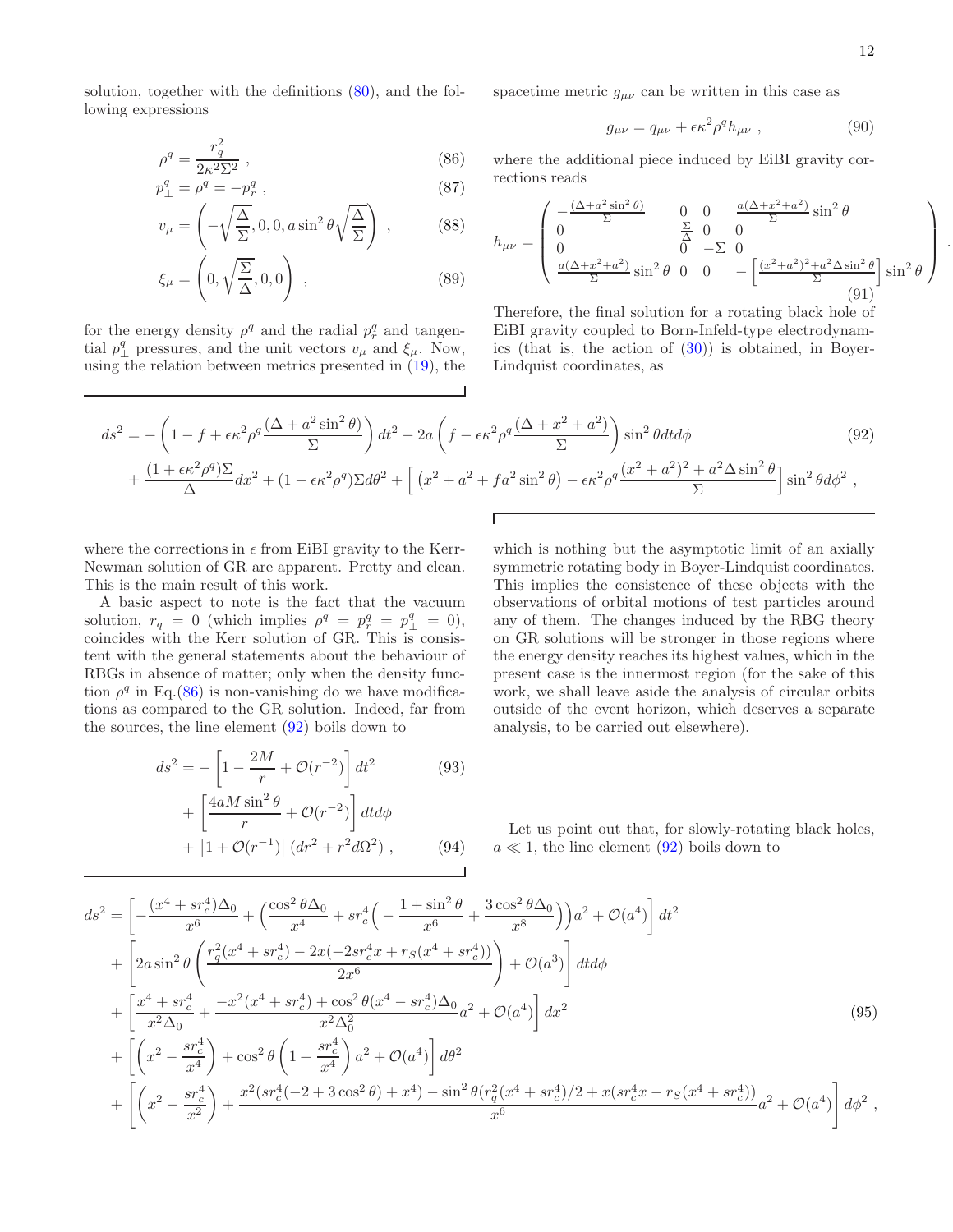where  $\Delta_0 \equiv \Delta(a=0) = x^2 - r_S x + r_q^2/2$  and we have used that  $\epsilon \kappa^2 \rho^q \equiv s r_c^4 / \Sigma^2$  via Eq.[\(86\)](#page-11-0). From this expression it is clearly seen that rotation induces linear and quadratic corrections in a to the spherically symmetric solutions described in Sec[.III](#page-4-0) and given by the line element [\(31\)](#page-4-5).

Before concluding this section, for completeness we write the line element  $(92)$  in Eddington-Finkelstein coordinates given by the transformations  $dv = dt + \frac{(x^2 + a^2)}{\Delta}$  $\frac{+a}{\Delta}dx$ and  $d\varphi = d\phi + a dx/\Delta$  as:

<span id="page-12-2"></span>
$$
ds^{2} = -\left(1 - f + \epsilon \kappa^{2} \rho^{q} \frac{(\Delta + a^{2} \sin^{2} \theta)}{\Sigma}\right) dv^{2} + 2\left(1 + \epsilon \kappa^{2} \rho^{q}\right) dv dx - 2a \sin^{2} \theta \left(f - \epsilon \kappa^{2} \rho^{q} \frac{(\Delta + x^{2} + a^{2})}{\Sigma}\right) dv d\varphi
$$
\n
$$
-2a \sin^{2} \theta \left(1 + \epsilon \kappa^{2} \rho^{q}\right) dx d\varphi + \left(1 - \epsilon \kappa^{2} \rho^{q}\right) \Sigma d\theta^{2} + \left[\left(x^{2} + a^{2} + fa^{2} \sin^{2} \theta\right) - \epsilon \kappa^{2} \rho^{q} \frac{(x^{2} + a^{2})^{2} + a^{2} \Delta \sin^{2} \theta}{\Sigma}\right] \sin^{2} \theta d\varphi^{2}.
$$
\n(96)

Г

## B. Properties of the solutions

## 1. Horizons and ergoregions

In the rotating solution obtained above, one can verify that the vectors normal to the  $x = constant$  hypersurfaces have norm given by

$$
n^{\mu}n_{\mu} = \frac{\Sigma(x - x_{+}^{KN})(x - x_{+}^{KN})}{\Sigma^2 + sr_c^4} , \qquad (97)
$$

where we have defined

$$
x_{\pm}^{KN} = \frac{r_S \pm \sqrt{r_S^2 - 4(a^2 + r_q^2/2)}}{2} \,. \tag{98}
$$

From this expression, it is evident that the hypersurfaces  $x = x_{\pm}^{KN}$  have vanishing norm, whereas there is a divergence if the denominator vanishes when  $s = -1$ . One can verify that this divergence is of the same nature as that found in the non-rotating case, since the hypersurface  $(\Sigma - sr_c^4/\Sigma)$  =constant has vanishing norm precisely at  $\Sigma = r_c^2$  when  $s = -1$ . The two hypersurfaces  $x = x_{\pm}^{KN}$ ± turn out to be Killing horizons of the combination

$$
\xi = \chi + \frac{a}{x^2 + a^2} m \;, \tag{99}
$$

where  $\chi = \partial_t$  and  $m = \partial_\phi$  are the Killing vectors associated to time translations and rotations around the symmetry axis, respectively. A glance at the norm of this vector  $\xi$  puts forward that  $\Sigma = r_c^2$  is also a Killing horizon when  $s = -1$ :

$$
\xi^{\mu}\xi_{\mu} = \frac{(x - x_{+}^{KN})(x - x_{+}^{KN})(\Sigma^{2} + sr_{c}^{4})}{(x^{2} + a^{2})\Sigma^{2}}.
$$
 (100)

Let us now consider the conditions for the existence of ergoregions. The norm of the time-like Killing vector  $\chi$ is given by

<span id="page-12-1"></span>
$$
\chi^{\mu}\chi_{\mu} = \frac{(x - x_{-}^{e})(x - x_{+}^{e})}{(x^{2} + a^{2}\cos\theta^{2})} + sr_{c}^{4}\frac{(x - y_{-}^{e})(x - y_{+}^{e})}{(x^{2} + a^{2}\cos\theta^{2})^{3}},
$$
\n(101)

and it vanishes when the condition

<span id="page-12-0"></span>
$$
\frac{(x - x_{-}^{e})(x - x_{+}^{e})}{(x^{2} + a^{2}\cos\theta^{2})} = -sr_{c}^{4}\frac{(x - y_{-}^{e})(x - y_{+}^{e})}{(x^{2} + a^{2}\cos\theta^{2})^{3}},
$$
 (102)

is satisfied, where we have introduced the definitions

$$
x_{\pm}^{e} = \frac{r_S \pm \sqrt{r_S^2 - 2r_q^2 - 4a^2 \cos^2 \theta}}{2}
$$
 (103)

$$
y_{\pm}^{e} = \frac{r_S \pm \sqrt{r_S^2 - 2r_q^2 - 4a^2(\sin^2 \theta + 1)}}{2}
$$
 (104)

In general, the solutions to  $Eq.(102)$  $Eq.(102)$  are difficult to obtain analytically, though some useful information can be obtained on simple grounds. Firstly, note that

$$
x_-^e \le y_-^e \le y_+^e \le x_+^e \t\t(105)
$$

and that the sign of the left-hand side of [\(102\)](#page-12-0) must be the same as that on the right-hand side. According to this, if  $s = 0$  (the GR case) then the only solutions are  $x = x_{\pm}^{e}$ , which define the usual ergoregions of the Kerr-Newman solution. If  $s = +1$  then the solutions must satisfy

$$
x_-^e \le x \le y_-^e
$$
 and  $y_+^e \le x \le x_+^e$ , (106)

while if  $s = -1$  then the solutions satisfy instead

$$
x \le x_{-}^{e} \quad y_{-}^{e} \le x \le y_{+}^{e} \quad \text{and} \quad x \ge x_{+}^{e} \tag{107}
$$

The equalities in the above relations are useful in order to note that, on the rotation axis  $(\theta = 0, \pi)$ , then  $x_{\pm}^e$  $y^e_{\pm}$ , which indicates that the new ergoregions are smooth deformations of those present in the GR solutions. Away from the rotation axis, a perturbative approach can be used to estimate the leading order corrections in some cases of interest. Given that in the  $r_c \rightarrow 0$  limit one recovers the GR solutions  $x_{\pm}^e$ , approximated solutions can be obtained in the astrophysical limit, in which  $r_c$ is much smaller than  $x_{-}^{e}$  (assumed to be real). In fact, taking  $x = x_{\pm}^e + \delta_{\pm}$  and using Eq.[\(102\)](#page-12-0) it is easy to verify that

$$
\delta_{\pm} = \mp \frac{sr_c^4}{((x_{\pm}^e)^2 + a^2 \cos \theta^2)^2} \frac{(x_{\pm}^e - y_{-}^e)(x_{\pm}^e - y_{+}^e)}{(x_{+}^e - x_{-}^e)} + \mathcal{O}(r_c^8)
$$
\n(108)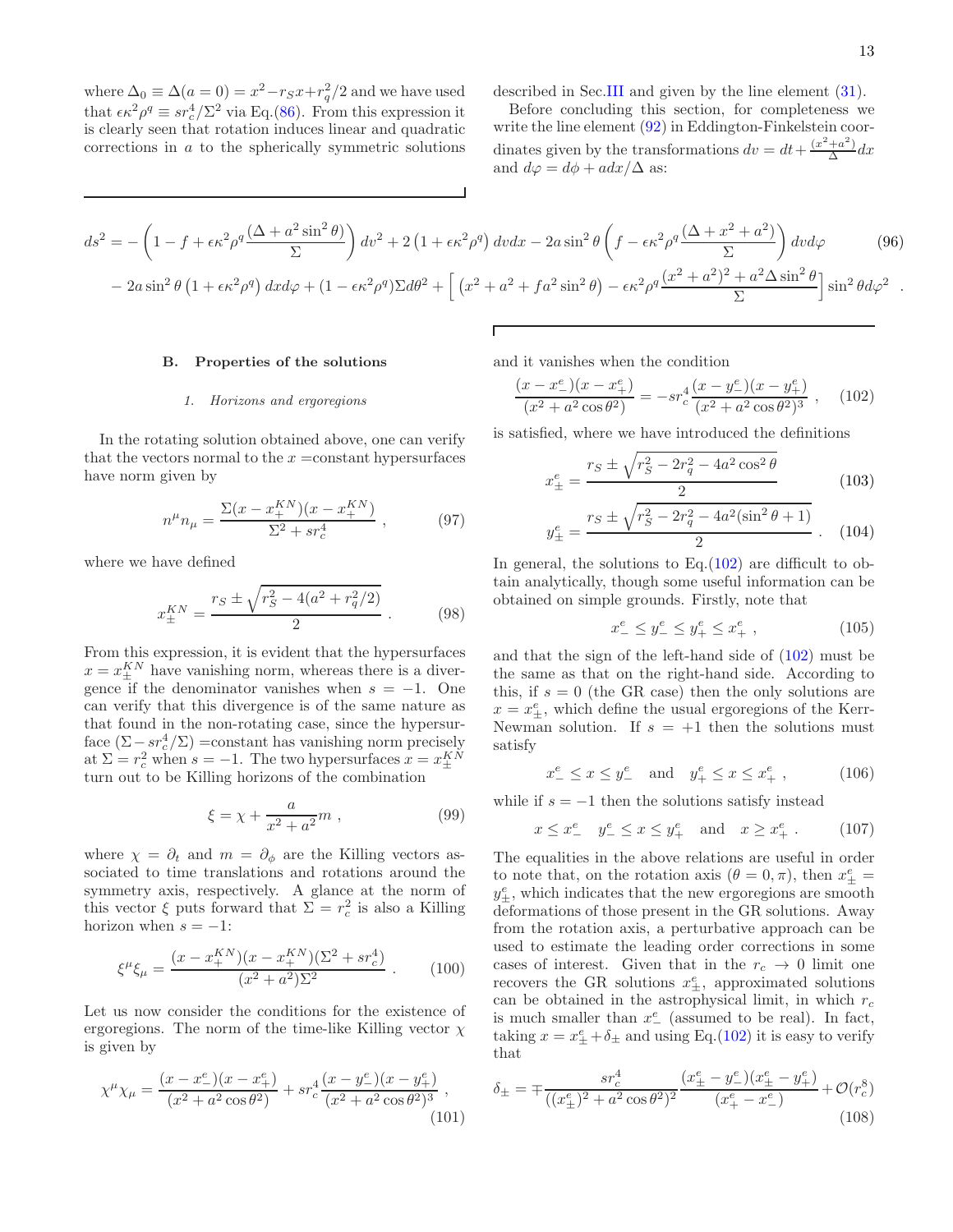In the slowly-rotating limit, where the line element is given by  $Eq.(95)$  $Eq.(95)$ , this quantity boils down to

$$
\delta_{\pm} \approx \mp s \frac{8a^2 \sin \theta^2 r_c^4}{\sqrt{r_S^2 - 2r_q^2} \left( r_q^2 + r_S \left( -r_S + \sqrt{r_S^2 - 2r_q^2} \right) \right)^2} + \mathcal{O}(a^4) \tag{109}
$$

This indicates that rotating black holes in extensions of GR can indeed exhibit an external ergoregion different from that expected in GR. Bounds on potential deviations could be obtained by the observation of accretion disks [\[78\]](#page-16-10), shadows [\[79\]](#page-16-11), and other means [\[80\]](#page-16-12), to be explored in future works. In this sense, we point out that by turning back to the exact expression [\(101\)](#page-12-1), one can verify that on the hypersurface  $\Sigma = r_c^2$  it boils down to  $\chi^{\mu}\chi_{\mu} = 2a^2 \sin^2 \theta/r_c^2$ , which vanishes on the equatorial plane  $\theta = \pi/2$ . This provides an exact, though partial, solution to the existence of ergoregions, whose characterization will be carried out elsewhere.

#### 2. Metric and curvature divergences

We have already seen that the hypersurface  $\Sigma = r_c^2$ leads to metric singularities when  $s = -1$ , as it induces the vanishing of the cross-term  $dvdx$  in the representation [\(96\)](#page-12-2). Additional problems can be guessed by looking at the zeros of the  $g_{\theta\theta}$  component. From Eq.[\(92\)](#page-11-1) there are, in principle, two such cases:

<span id="page-13-0"></span>
$$
\Sigma \equiv x^2 + a^2 \cos^2 \theta = 0 \ ; \ \Sigma^2 - s r_c^4 = 0 \ , \qquad (110)
$$

The first one corresponds to the region where the electromagnetic field energy density in GR diverges, see [\(83\)](#page-10-2), that is

$$
x = 0 \; ; \; \theta = \pi/2 \; . \tag{111}
$$

As for the second, it only admits a real solution in the branch  $s = +1$ , where it becomes

$$
\Sigma = r_c^2 \leftrightarrow x^2 + a^2 \cos^2 \theta = r_c^2 \ . \tag{112}
$$

In the spherically symmetric limit  $a \to 0$  studied in Sec. [III,](#page-4-0) the  $s = +1$  case that we are considering here was characterized by the vanishing of the area of the twospheres at  $x = r_c$ , preventing x from taking smaller values (since, otherwise, the metric signature would change). Now we see that a non-vanishing angular momentum has an important impact on this relation. As is evident, on the equatorial plane  $(\theta = \pi/2)$  this condition occurs exactly at  $x = r_c$ , like in the spherical case. Considering smaller values of x on the plane  $\theta = \pi/2$  would imply a change of signature in the metric and suggests that we should discard the first case in  $(110)$ ,  $\Sigma = 0$ , as unphysical for this value of s. On the contrary, for  $s = -1$ , there is no signature change and  $\Sigma = 0$  still represents a physically acceptable region (a non-spherical boundary of infinite area).

Further useful information on the relevance of the conditions [\(110\)](#page-13-0) can be extracted by looking at curvature invariants. The Ricci scalar, for instance, has a structure of the form

$$
R = \frac{P_s(x, \theta; a, rc^4, r_S, r_q^2)}{\Sigma (\Sigma - r_c^2)^3} , \qquad (113)
$$

where  $P_s(x, \theta; a, r_c^4, r_S, r_q^2)$  is a polynomial that vanishes if  $r_c \to 0$ . The denominator of this quantity shows the critical cases identified in [\(110\)](#page-13-0) and puts forward that the Ricci scalar has problems at  $\Sigma = r_c^2$  regardless of the sign of  $\epsilon$ . Something similar happens to  $R_{\mu\nu}R^{\mu\nu}$  and  $R^{\alpha}{}_{\beta\mu\nu}R_{\alpha}{}^{\beta\mu\nu}$  but they have a much more complicated rational structure that does not illuminate the discussion. We thus see that on the hypersurface  $\Sigma^2 = r_c^4$  curvature invariants diverge. This happens, in particular, when  $x = r_c$  on the equatorial plane  $\theta = \pi/2$ , like in the spherically symmetric case. As one moves back from  $\theta = \pi/2$ towards  $\theta \to 0$  (the rotation axis), the condition  $\Sigma = r_c^2$ extends the range of x below the spherical limit  $x = r_c$ . If  $a^2 > r_c^2$ , we may reach  $x = 0$  at a critical angle  $\theta_c$  such that

$$
a^2 \cos^2 \theta_c = r_c^2 \tag{114}
$$

For angles within  $0 \leq \theta < \theta_c$  and  $\pi/2 + \theta_c \leq \theta < \pi$ , the condition  $\Sigma = r_c^2$  cannot be satisfied. In the limit  $r_c^2/a^2 \ll 1$ , it is clear that the divergence will be located very near the equatorial plane, being completely confined on the plane in the GR limit  $r_c \rightarrow 0$  (yielding the wellknown ring singularity). If  $a^2 \leq r_c^2$  then the condition can be satisfied by some  $0 < x < r_c$  for any azimuthal angle  $0 \leq \theta \leq \pi$ . A deeper analysis in terms (possibly of some extension) of Cartesian Kerr-Schild coordinates could help better understand the geometry of this singular region. However, together with its maximal analytical extension, this is a non-trivial aspect to be explored elsewhere because the general structure of the metric shown in [\(19\)](#page-3-6) indicates that  $g_{\mu\nu}$  cannot be written in standard Kerr-Schild form even if  $q_{\mu\nu}$  admits such a decomposition. The conformal factor in front of  $q_{\mu\nu}$  is just one of the reasons against that possibility.

Before concluding this section, it should be noted that the energy density at  $\Sigma = r_c^2$  is finite in the wormhole case  $(s = -1)$  but divergent in the other case  $(s = +1)$ , as it follows from [\(22\)](#page-3-1), because  $\tilde{\rho}_{GR} \equiv \epsilon \kappa^2 \rho^q = s r_c^4 / \Sigma^2 = s$ when  $\Sigma = r_c^2$ . The behavior of the angular pressures is just the opposite, as shown by  $(23)$ , being divergent in the wormhole case and finite in the other. On the other hand, a glance at the induced geometry on the surfaces of t and x constant, shows that at  $\Sigma = r_c^2$  the equatorial and polar circumferences (with  $\theta = \pi/2$  and  $\phi =$  constant, respectively) in the wormhole case have proper length given by

$$
l_{eq} = 2\pi\sqrt{2}\frac{(r_c^2 + a^2)}{r_c}
$$
 and  $l_{pol} = 2\sqrt{2}\pi r_c$ , (115)

which illustrates the lack of spherical symmetry due to the non-vanishing angular momentum.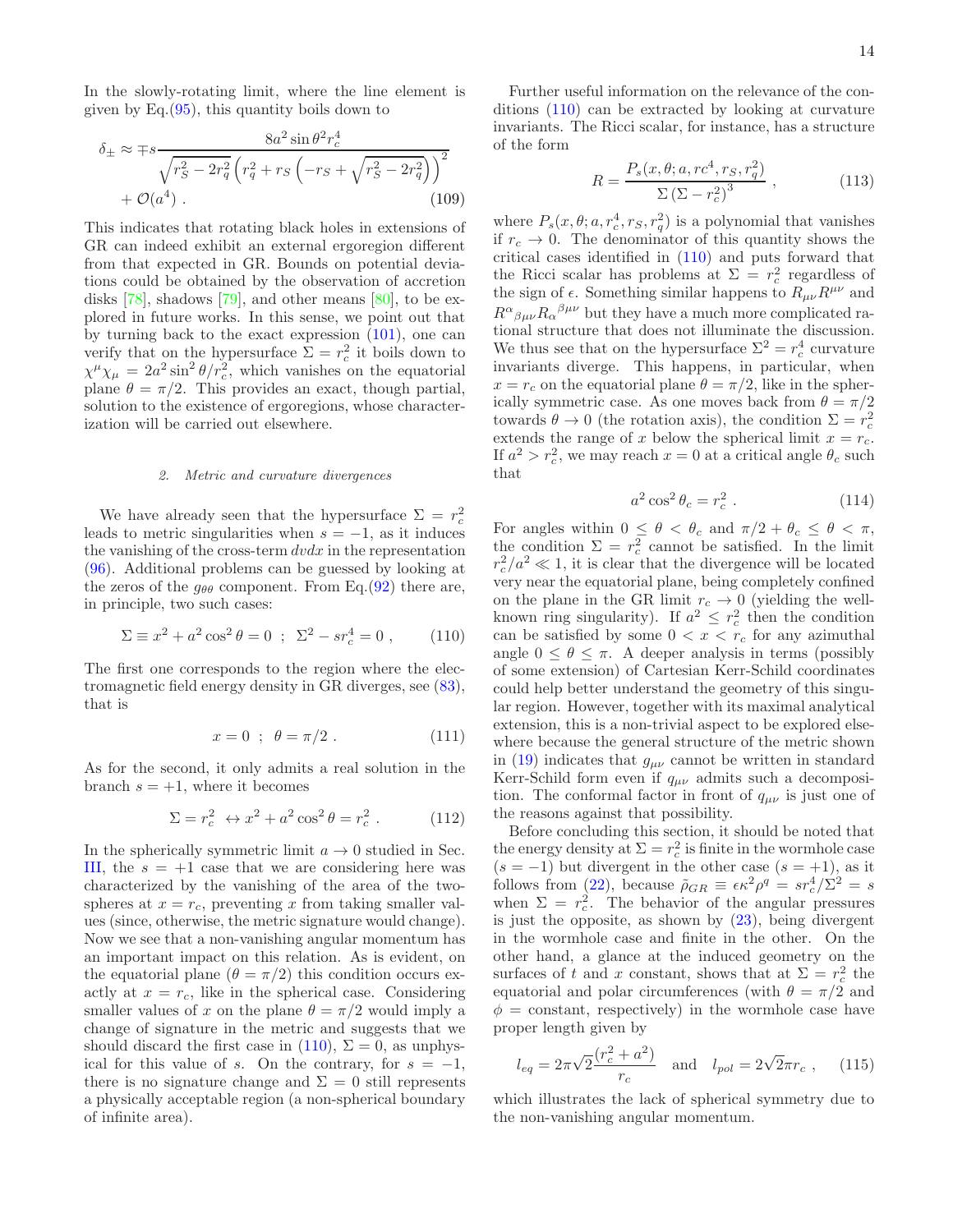## <span id="page-14-0"></span>V. CONCLUSION

Testing the Kerr hypothesis on the nature of astrophysical black holes via several means is currently a hot topic in the investigation on the reliability of General Relativity as compared to its many alternatives on their strong-field regime, thanks to the existence of a varied pool of present and future observations. However, the low supply of exact rotating solutions available in the literature of modified theories of gravity might prevent to test in detail the predictions of the modifications of GR using the full power of the observational machinery already available (see e.g. [\[80\]](#page-16-12) for a recent discussion on this topic). Therefore, the investigation of rotating black hole solutions of modified theories of gravity beyond GR demands the development of new strategies and ideas to address the specific challenges of this field.

In this paper we have put to work one such idea, namely, a recently discovered correspondence that allows to map the field equations of Ricci-based theories of gravity formulated in metric-affine spaces and GR itself. Via this correspondence any RBG coupled to some matter source can be mapped into GR coupled to the same matter source but described by a different Lagrangian density (non-canonical, in general), in such a way that the solutions of the former can be obtained from the solutions of the latter using purely algebraic transformations. This correspondence has been developed for general anisotropic fluids as a matter source though extensions to other scenarios (for instance, dynamical ones) are also possible. While in previous works the proof of concept of this method was established by re-deriving previously known spherically symmetric solutions, in the present work we have made used of this correspondence to show that GR coupled to Maxwell electrodynamics can be mapped into Eddington-inspired Born-Infeld gravity coupled to a Born-Infeld-type electrodynamics.

Equipped with this result we proceed to solve the field equations of this setting for electrostatic, spherically symmetric scenarios by hard force, and then checked that the application of the mapping procedure yields exactly the same result by a much more direct and simpler route. Next we discussed the features of the configurations obtained this way for both signs of the EiBI parameter  $\epsilon$ . For the  $s = +1$  case such configurations have a minimum radial coordinate  $x = r_c$  beyond which no further extension of the space-time is possible, while in the  $s = -1$  case this minimum radius represents the throat of a wormhole structure. These two different behaviors translate in a modified description of horizons, curvatures, and geodesics. Indeed, in the wormhole case, while curvature scalars generically diverge at the throat, the existence of a configuration with bounded scalars suggests that geodesics might be complete.

Elaborating upon this firm ground, the main highlight of the present paper was to use this framework in order to find the rotating counterpart of the Kerr-Newman solution of GR in the EiBI theory. Doing this required a bit more care, but finally we managed to obtain this solution under a closed exact form (in both Boyer-Lindquist and Eddington-Finkelstein coordinates), where the new gravitational corrections to the GR solution appear as new terms in  $\epsilon$ . This solution has a number of distinctive properties, such as a different structure of horizons and ergoregions as compared to that of the Kerr-Newman one, a nontrivial surface with curvature divergences, a non-spherical (exact) wormhole structure, and other aspects related to the analytical extensions of the geometry and choices of coordinates to be further explored elsewhere.

The bottom line of this discussion is the reliability of the mapping method to find exact analytical solutions of interest for metric-affine gravity of the kind considered here. The implementation of such solutions and the analysis of their features is very timely given the open opportunities available for testing modified gravity in astrophysical settings using the pool of available data: accretion disks, strong gravitational lensing and shadows, generation of gravitational waves in binary mergers, and so on. In this sense, despite all the limitations and its unlikely physical relevance, the exact rotating solutions analyzed here are very useful from the point of view of enriching the theoretical discussions regarding potentially observable deviations in the structure of such solutions as compared to GR ones. Now, exploring further families of nonlinear electrodynamics and/or scalar fields paralleling our analysis, and extensions of these results to other RBGs, could be useful to buid up a catalogue of new rotating solutions in more physically appealing models, in order to identify generic features and templates that can be compared with the data from multimessenger astronomy. Work along these lines is currently underway.

## ACKNOWLEDGMENTS

MG is funded by a predoctoral contract from the Comunidad de Madrid (Spain). GJO is funded by the Ramon y Cajal contract RYC-2013-13019 (Spain). DRG is funded by the *Atracción de Talento Investigador* programme of the Comunidad de Madrid (Spain) No. 2018-T1/TIC-10431, and acknowledges support from the Fundação para a Ciência e a Tecnologia (FCT, Portugal) research grants Nos. PTDC/FIS-OUT/29048/2017 and PTDC/FIS-PAR/31938/2017. This work is supported by the Spanish projects FIS2017-84440-C2- 1-P (MINECO/FEDER, EU), i-LINK1215 (CSIC), SEJI/2017/042 (Generalitat Valenciana), the project H2020-MSCA-RISE-2017 Grant FunFiCO-777740, the Severo Ochoa grant SEV-2014-0398 (Spain) and the Edital 006/2018 PRONEX (FAPESQ-PB/CNPQ, Brazil, Grant 0015/2019). This article is based upon work from COST Actions CA15117 and CA18108, supported by COST (European Cooperation in Science and Technology). The authors thank A. Cardenas-Avendano for useful discussions and comments.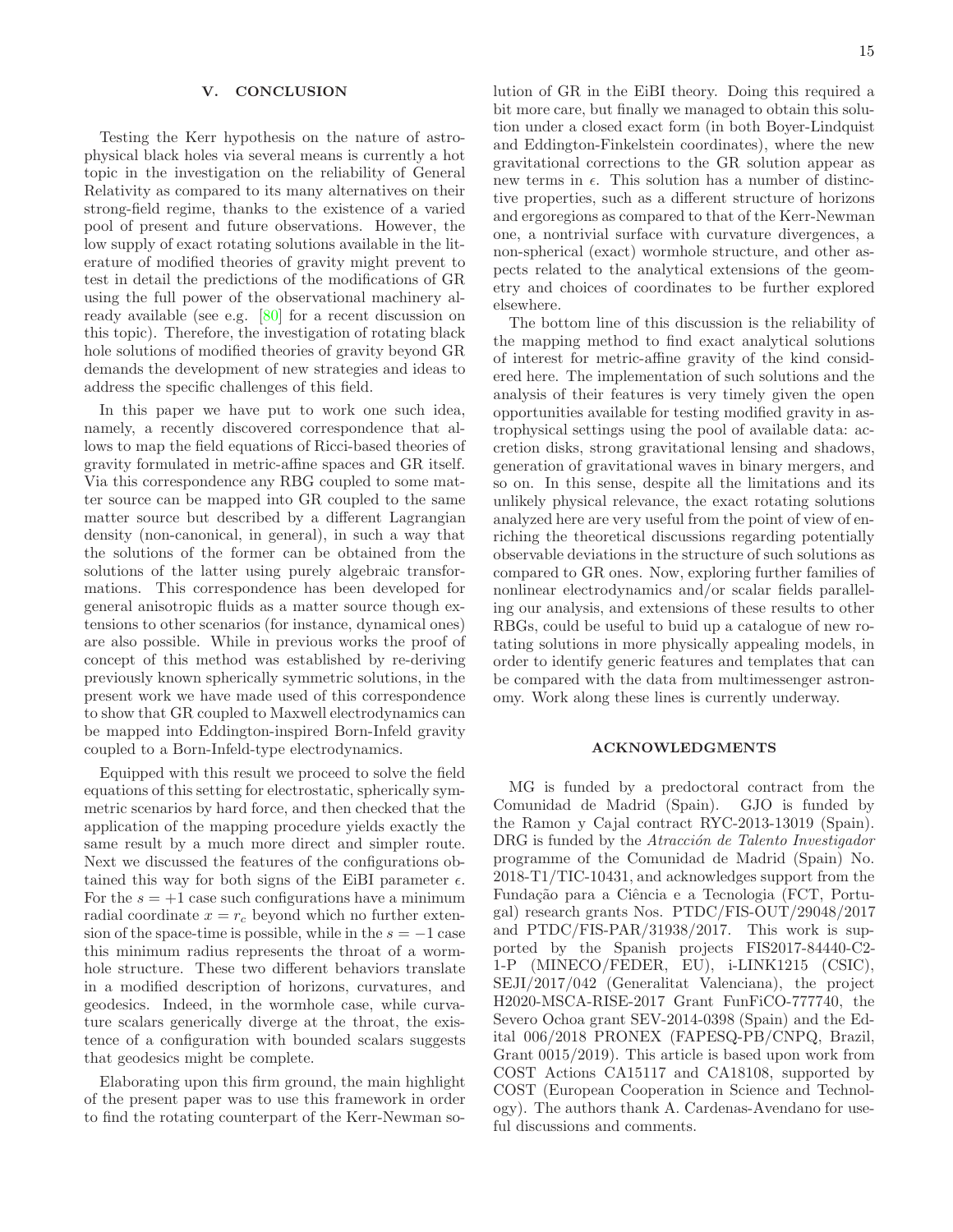- <span id="page-15-0"></span>[1] H. Stephani et al., "Exact solutions of Einstein's field equations", (Cambridge Monographs in Mathematical Physics, 2ed, CUP, 2003).
- <span id="page-15-1"></span>[2] B. Carter, Phys. Rev. Lett. 26 (1971) 331.
- [3] R. Penrose, Riv. Nuovo Cim. Numero Speciale 1 (1969) 252.
- <span id="page-15-2"></span>[4] R. Penrose, Gen. Rel. Grav. 34 (2002) 1141.
- <span id="page-15-3"></span>[5] R. P. Kerr, Phys. Rev. Lett. 11 (1963) 237.
- <span id="page-15-4"></span>[6] E. T. Newman et al., J. Math. Phys. **6** (1965) 918.
- <span id="page-15-5"></span>[7] J. Jiang, C. Bambi and J. F. Steiner, JCAP 1505 (2015) 025.
- <span id="page-15-6"></span>[8] A. Cardenas-Avendano, J. Jiang and C. Bambi, Phys. Lett. B 760 (2016) 254.
- <span id="page-15-7"></span>[9] P. V. P. Cunha and C. A. R. Herdeiro, Gen. Rel. Grav. 50 (2018) 42.
- <span id="page-15-8"></span>[10] K. Akiyama et al. [Event Horizon Telescope Collaboration], Astrophys. J. 875 (2019) L1.
- <span id="page-15-9"></span>[11] B. P. Abbott et al. [LIGO Scientific and Virgo Collaborations], Phys. Rev. Lett. 116 (2016) 061102 .
- <span id="page-15-10"></span>[12] B. P. Abbott *et al.* [LIGO Scientific and Virgo Collaborations], Phys. Rev. Lett. 119 (2017) 141101.
- <span id="page-15-11"></span>[13] B. P. Abbott *et al.* [LIGO Scientific and Virgo Collaborations], Phys. Rev. Lett. 123 (2019) 011102.
- <span id="page-15-12"></span>[14] N. Yunes, K. Yagi and F. Pretorius, Phys. Rev. D 94 (2016) 084002.
- [15] E. Berti et al., Class. Quant. Grav. 32, (2015) 243001.
- <span id="page-15-13"></span>[16] E. Berti, K. Yagi, H. Yang and N. Yunes, Gen. Rel. Grav. 50 (2018) 49.
- <span id="page-15-14"></span>[17] K. Konno, T. Matsuyama and S. Tanda, Prog. Theor. Phys. 122 (2009) 561.
- [18] N. Yunes and F. Pretorius, Phys. Rev. D 79 (2009) 084043.
- [19] P. Pani and V. Cardoso, Phys. Rev. D 79 (2009) 084031.
- [20] P. Pani, C. F. B. Macedo, L. C. B. Crispino and V. Cardoso, Phys. Rev. D 84 (2011) 087501.
- [21] B. Kleihaus, J. Kunz and E. Radu, Phys. Rev. Lett. 106 (2011) 151104.
- [22] C. Bambi and L. Modesto, Phys. Lett. B 721 (2013) 329.
- [23] J. A. R. Cembranos, A. de la Cruz-Dombriz and P. Jimeno Romero, Int. J. Geom. Meth. Mod. Phys. 11 (2014) 1450001.
- [24] J. W. Moffat, Eur. Phys. J. C 75 (2015) 175.
- [25] D. Ayzenberg and N. Yunes, Phys. Rev. D 90 (2014) 044066; Erratum: [Phys. Rev. D 91 (2015) 069905.
- [26] A. Maselli, P. Pani, L. Gualtieri and V. Ferrari, Phys. Rev. D 92 (2015) 083014.
- [27] P. Bueno, P. A. Cano, F. Goelen, T. Hertog and B. Vercnocke, Phys. Rev. D 97 (2018) 024040.
- [28] L. Buoninfante, A. S. Cornell, G. Harmsen, A. S. Koshelev, G. Lambiase, J. Marto and A. Mazumdar, Phys. Rev. D 98 (2018) 084041.
- [29] P. A. Cano and A. Ruipérez, JHEP 1905 (2019) 189.
- [30] A. Anabalon, F. Gray, R. Gregory, D. Kubiznak and R. B. Mann, JHEP 04 (2019) 096.
- [31] C. Ding, C. Liu, R. Casana and A. Cavalcante, Eur. Phys. J. C 80 (2020) 178.
- <span id="page-15-15"></span>[32] K. Jusufi, M. Jamil, H. Chakrabarty, Q. Wu, C. Bambi and A. Wang, Phys. Rev. D 101 (2020) 044035.
- <span id="page-15-16"></span>[33] T. Johannsen and D. Psaltis, Phys. Rev. D 83 (2011) 124015.
- <span id="page-15-17"></span>[34] R. Konoplya, L. Rezzolla and A. Zhidenko, Phys. Rev. D **93** (2016) 064015.
- <span id="page-15-18"></span>[35] E. Berti, V. Cardoso and C. M. Will, Phys. Rev. D 73 (2006) 064030.
- <span id="page-15-19"></span>[36] E. Barausse et al. [LISA Collaboration], [arXiv:2001.09793](http://arxiv.org/abs/2001.09793) [gr-qc].
- <span id="page-15-20"></span>[37] C. Bambi, A. Cardenas-Avendano, T. Dauser, J. A. Garcia and S. Nampalliwar, Astrophys. J. 842 (2017) 76.
- <span id="page-15-21"></span>[38] A. Cardenas-Avendano, J. Godfrey, N. Yunes and A. Lohfink, Phys. Rev. D 100 (2019) 024039.
- <span id="page-15-22"></span>[39] G. J. Olmo, Int. J. Mod. Phys. D 20 (2011) 413.
- <span id="page-15-23"></span>[40] B. P. Abbott et al., The Astrophysical Journal Letters 848 (2017) L13.
- <span id="page-15-24"></span>[41] V. I. Afonso, G. J. Olmo and D. Rubiera-Garcia, Phys. Rev. D 97 (2018) 021503.
- <span id="page-15-25"></span>[42] V. I. Afonso, G. J. Olmo, E. Orazi and D. Rubiera-Garcia, Eur. Phys. J. C 78 (2018) 866.
- <span id="page-15-26"></span>[43] A. Delhom, G. J. Olmo and E. Orazi, JHEP 11 (2019) 149.
- <span id="page-15-27"></span>[44] V. I. Afonso, G. J. Olmo, E. Orazi and D. Rubiera-Garcia, Phys. Rev. D 99 (2019) 044040.
- <span id="page-15-28"></span>[45] V. I. Afonso, G. J. Olmo, E. Orazi and D. Rubiera-Garcia, JCAP 12 (2019) 044.
- <span id="page-15-29"></span>[46] M. Bañados, P. G. Ferreira, and C. Skordis, Phys. Rev. D 79 (2009) 063511.
- <span id="page-15-30"></span>[47] P. Pani, T. Delsate, and V. Cardoso, Phys. Rev. D 85 (2012) 084020.
- [48] C. Y. Chen, M. Bouhmadi-Lopez, and P. Chen, Eur. Phys. J. C 76 (2016) 40.
- [49] S. L. Li and H. Wei, Phys. Rev. D 96 (2017) 023531.
- [50] M. Roshan, A. Kazemi and I. De Martino, Monthly Notices of the Royal Astronomical Society 479 (2018) 1287.
- [51] C. Y. Chen and P. Chen, Phys. Rev. D 98 (2018) 044042.
- [52] R. Shaikh, Phys. Rev. D 98 (2018) 064033.
- [53] B. M. Gu, Y. X. Liu and Y. Zhong, Phys. Rev. D 98 (2018) 024027.
- [54] S. Jana, R. Shaikh and S. Sarkar, Phys. Rev. D 98 (2018) 124039.
- [55] M. Bouhmadi-Lopez, C. Y. Chen, P. Chen and D. h. Yeom, JCAP 10 (2018) 056.
- [56] S. Jana, G. K. Chakravarty and S. Mohanty, Phys. Rev. D **97** (2018) 084011.
- <span id="page-15-41"></span>[57] S. Jana and S. Kar, Phys. Rev. D 92 (2015) 084004.
- <span id="page-15-31"></span>[58] C. G. Boehmer and F. Fiorini, [\[arXiv:2005.11843](http://arxiv.org/abs/2005.11843) [hepth]].
- <span id="page-15-32"></span>[59] J. Beltran Jimenez, L. Heisenberg, G. J. Olmo and D. Rubiera-Garcia, Phys. Rept. 727 (2018) 1.
- <span id="page-15-40"></span>[60] G. J. Olmo, E. Orazi, D. Rubiera-Garcia, work in progress.
- <span id="page-15-33"></span>[61] M. Born, L. Infeld, Proc. Roy. Soc. London. A 144 (1934) 425.
- <span id="page-15-34"></span>[62] G. W. Gibbons, Commun. Math. Phys. 44 (1975) 245.
- <span id="page-15-35"></span>[63] R. M. Wald, "General Relativity" (The University of Chicago Press, Chicago, USA, 1984).
- <span id="page-15-36"></span>[64] C. Bambi, [arXiv:1906.03871](http://arxiv.org/abs/1906.03871) [astro-ph.HE].
- <span id="page-15-37"></span>[65] A. Trova, K. Schroven, E. Hackmann, V. Karas, J. Kovar and P. Slany, Phys. Rev. D 97 (2018) 104019.
- <span id="page-15-38"></span>[66] M. Zajacek and A. Tursunov, [\[arXiv:1904.04654](http://arxiv.org/abs/1904.04654) [astroph.GA]].
- <span id="page-15-39"></span>[67] V. I. Afonso, C. Bejarano, J. Beltran Jimenez, G. J. Olmo and E. Orazi, Class. Quant. Grav. 34 (2017) 235003.